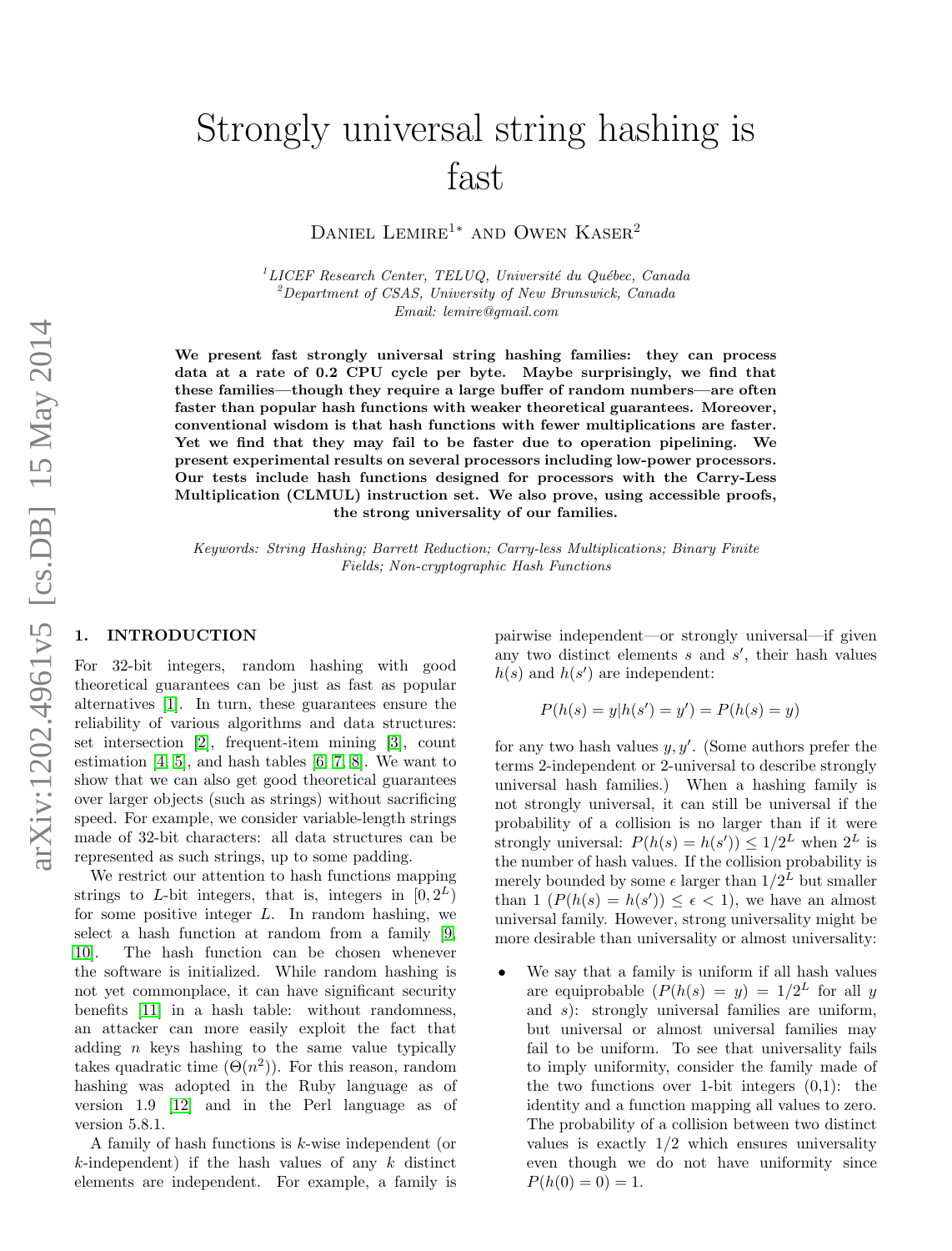• Moreover, if we have strong universality over L bits, then we also have it over any subset of bits. The corresponding result may fail for universal and almost universal families: we might have universality over  $L$  bits, but fail to have almost universality over some subset of bits. Consider the non-uniform but universal family  $\{h(x) = x\}$  over L-bit integers: if we keep only the least significant L' bits  $(0 \lt L' \lt L)$ , universality is lost since  $h(0) \bmod 2^{L'} = h(2^{L'}) \bmod 2^{L'}.$ 

There is no need to use slow operations such as modulo operations, divisions or operations in finite fields to have strong universality. In fact, for short strings having few distinct characters, Zobrist hashing requires nothing more than table look-ups and bitwise exclusive-or operations, and it is more than strongly universal (3-wise independent) [\[13,](#page-12-10) [14\]](#page-12-11). Unfortunately, it becomes prohibitive for long strings as it requires the storage of nc random numbers where  $n$  is the maximal length of a string and  $c$  is the number of distinct characters.

A more practical approach to strong universality is Multilinear hashing  $(\S 2)$  $(\S 2)$ . Unfortunately, it normally requires that the computations be executed in a finite field. Some processors have instructions for finite fields (§ [4\)](#page-6-0) or they can be emulated with a software library  $(\S$  [5.3\)](#page-8-0). However, if we are willing to double the number of random bits, we can implement it using regular integer arithmetic. Indeed, using an idea from Dietzfelbinger [\[15\]](#page-12-12), we implement it using only one multiplication and one addition per character  $(\S 3)$  $(\S 3)$ . We further attempt to speed it up by reducing the number of multiplications by half. We believe that these families are the fastest strongly universal hashing families on current computers. We evaluate these hash families experimentally  $(\S 5)$  $(\S 5)$ :

- Using fewer multiplications has often improved performance, especially on low-power processors [\[16\]](#page-12-13). Yet trading away the number of multiplications fails to improve (and may even degrade) performance on several processors according to our experiments—which include low-power processors. However, reducing the number of multiplications is beneficial on some processors (e.g., AMD V120).
- We also find that strongly universal hashing may be computationally inexpensive compared to common hashing functions, as long as we ignore the overhead of generating long strings of random numbers. In effect—if memory is abundant compared to the length of the strings—the strongly universal Multilinear family is faster than many of the commonly used alternatives.
- We consider hash functions designed for hardware supported carry-less multiplications  $(\S$  [4\)](#page-6-0). This support should drastically improve the speed of some operations over binary finite fields  $(GF(2^L))$ . Unfortunately, we find that the carry-less hash

functions fail to be competitive  $(\S 5.4)$  $(\S 5.4)$ .

#### <span id="page-1-0"></span>2. THE MULTILINEAR FAMILY

The Multilinear hash family is one of the simplest strongly universal families [\[9\]](#page-12-6). It takes the form of a scalar product between random values (sometimes called keys) and string components, where operations are over a finite field:

$$
h(s) = m_1 + \sum_{i=1}^{n} m_{i+1} s_i.
$$

The hash function  $h$  is defined by the randomly generated values  $m_1, m_2, \ldots$  It is strongly universal over fixed-length strings. We can also apply it to variablelength strings as long as we forbid strings ending with zero. To ensure that strings never end with zero, we can append a character value of one to all variable-length strings.

An apparent limitation of this approach is that strings cannot exceed the number of random values. In effect, to hash 32-bit strings of length  $n$ , we need to generate and store  $32(n + 1)$  random bits using a finite field of cardinality  $2^{32}$ . However, Stinson [\[17\]](#page-12-14) showed that strong universality requires at least  $1+a(b-1)$  hash functions where  $a$  is the number of strings and  $b$  is the number of hash values. Thus, if we have 32 bit strings mapped to 32-bit hash values, we need at least  $\approx 2^{32(n+1)}$  hash functions: Multilinear is almost optimal.

Hence, the requirement to store many random numbers cannot be waived without sacrificing strong universality. Note that Stinson's bound is not affected by manipulations such as treating a length  $n$  string of W-bit words as a length  $n/2$  string of 2W-bit words.

If multiplications are expensive and we have long strings, we can attempt to improve speed by reducing the number of multiplications by half [\[18,](#page-12-15) [19\]](#page-12-16):

<span id="page-1-1"></span>
$$
h(s) = m_1 + \sum_{i=1}^{n/2} (m_{2i} + s_{2i-1})(m_{2i+1} + s_{2i}).
$$
 (1)

Indeed, this new form follows from the fact that we can rewrite the scalar product  $m_{2i}s_{2i} + m_{2i+1}s_{2i-1}$ as a single multiplication  $(m_{2i} + s_{2i-1})(m_{2i+1} + s_{2i})$ minus two terms, one that does not depend on the string  $(m_{2i}m_{2i+1})$  and one that does not depend on the random keys ( $s_{2i-1}s_{2i}$ ). While this new form assumes that the number of characters in the string is even, we can simply pad the odd-length strings with an extra character with value zero. With variable-length strings, the padding to even length must follow the addition of a character value of one.

Could we reduce the number of multiplications further? Not in general: the computation of a scalar product between two vectors of length n requires at least  $\lceil n/2 \rceil$  multiplications [\[20,](#page-12-17) Corollary 4]. However,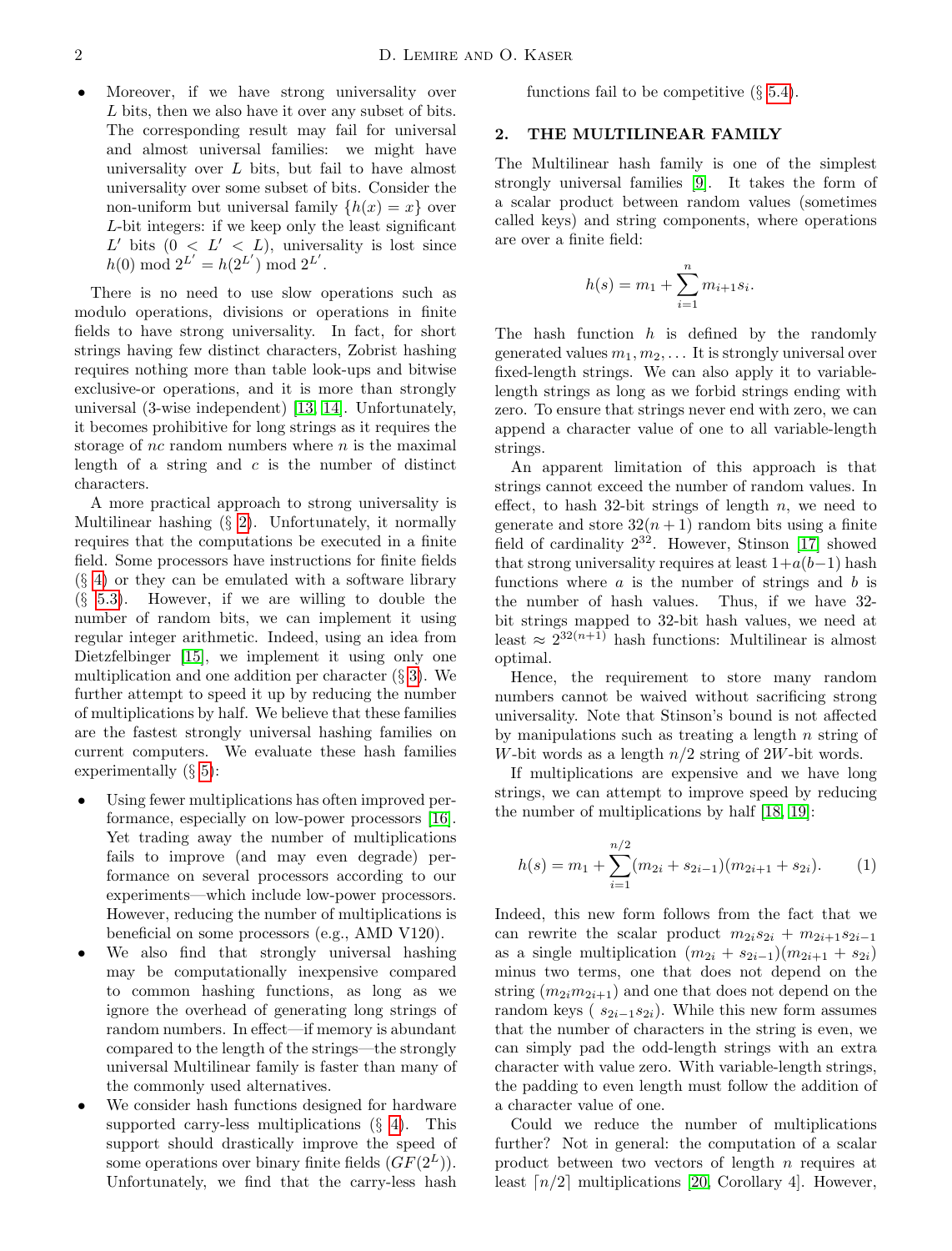we could try to avoid generic multiplications altogether and replace them by squares [\[16\]](#page-12-13):

$$
h(s) = m_1 + \sum_{i=1}^{n} (m_{i+1} + s_i)^2.
$$

Indeed, squares can be sometimes be computed faster. Unfortunately, this approach fails in binary finite fields  $(GF(2^L))$  because

$$
(m_{i+1} + s_i)^2 = m_{i+1}^2 + m_{i+1}s_i + m_{i+1}s_i + s_i^2
$$
  
=  $m_{i+1}^2 + s_i^2$ 

since every element is its own additive inverse. Thus, we get

$$
h(s) = m_1 + \sum_{i=1}^{n} m_{i+1}^2 + \sum_{i=1}^{n} s_i^2
$$

which is a poor hash function (e.g.,  $h(ab) = h(ba)$ ).

There are fast algorithms to compute multiplications [\[21,](#page-12-18) [22,](#page-12-19) [23\]](#page-12-20) in binary finite fields. Yet these operations remain much slower than a native operation (e.g., a regular 32-bit integer multiplication). However, some recent processors have support for finite fields. In such cases, the penalty could be small for using finite fields, as opposed to regular integer arithmetic (see § [4](#page-6-0) and § [5.4\)](#page-8-1). (Though they are outside our scope, there are also fast techniques for computing hash functions over a finite field having prime cardinality [\[24\]](#page-12-21).)

# <span id="page-2-0"></span>3. MAKING MULTILINEAR STRONGLY UNIVERSAL IN THE RING  $\mathbb{Z}/2^K \mathbb{Z}$

On processors without support for binary finite fields, we can trade memory for speed to essentially get the same properties as finite fields on some of the bits using fast integer arithmetic. For example, Dietzfelbinger [\[15\]](#page-12-12) showed that the family of hash functions of the form

$$
h_{A,B}(x) = \begin{pmatrix} Ax + B & \text{mod } 2^K \end{pmatrix} \div 2^{L-1}
$$

where the integers  $A, B \in [0, 2^K)$  and  $x \in [0, 2^L)$  is strongly universal for  $K > L - 1$ . (To reduce the number of parentheses used, we adopt the convention that  $Ax+B \mod 2^K \equiv (Ax+B) \mod 2^K$ . The symbol  $\div$  denotes integer division:  $x \div y = |x/y|$  for positive integers.) We generalize Dietzfelbinger hashing from the linear to the multilinear case.

The main difference between a finite field and common integer arithmetic (in the integer ring  $\mathbb{Z}/2^K\mathbb{Z}$ ) is that elements of fields have inverses: given the equation  $ax = b$ , there is a unique solution  $x = a^{-1}b$ when  $a \neq 0$ . However, the same is "almost" true in integer rings used for computer arithmetic as long as the variable a is small. For example, when  $a = 1$ , we can solve for  $ax = b$  exactly  $(x = b)$ . When  $a = 2$ , then there are at most two solutions to the equation

 $ax = b$ . We build on these observations to derive a stronger result.

We let  $\tau = \text{training}(a)$  be the number of trailing zeros of the integer a in binary notation. For example, we have that trailing $(2^j) = j$ .

<span id="page-2-1"></span>PROPOSITION 3.1. Given integers  $K, L$  satisfying  $K \geq L - 1 \geq 0$ , consider the equation

$$
(ax+c \mod 2^K) \div 2^{L-1} = b
$$

where a is an integer in  $[1, 2^L)$ , b is an integer in  $[0, 2^{K-L+1})$  and c an integer in  $[0, 2^K)$ . Given a, b and c, there are exactly  $2^{L-1}$  integers x in  $[0, 2^K)$  satisfying the equation.

*Proof.* Let  $\tau = \text{training}(a)$ . We have  $\tau \leq L - 1$  since  $a \in [1, 2^L)$ . Because a is non-zero, we have that  $a' = a \div 2^{\tau}$  is odd and  $a = 2^{\tau} a'$ .

We have

$$
((ax + c) \mod 2^{K}) \div 2^{L-1}
$$
  
=  $((2^{\tau} a' x + c) \mod 2^{K}) \div 2^{L-1}$   
=  $(2^{\tau} [a' x + (c \div 2^{\tau})]$   
+  $(c \mod 2^{\tau}) \mod 2^{K}) \div 2^{L-1}$ .

We show that the term  $(c \mod 2^{\tau})$  can be removed. Indeed, consider that the  $\tau$  least significant bits of  $2^{\tau}[a'x + (c \div 2^{\tau})] + (c \mod 2^{\tau})$  are those of c mod  $2^{\tau}$ , and the more significant bits are those of  $2^{\tau}[a'x + (c \div 2^{\tau})]$ . The final division by  $2^{L-1}$  will dismiss the  $L-1$  least significant bits, and  $\tau \leq L - 1$ , so that the term  $(c \mod 2^{\tau})$  can be ignored.

Hence, we have

$$
(ax + c \mod 2^{K}) \div 2^{L-1}
$$
  
=  $(2^{\tau}[a'x + (c \div 2^{\tau})] \mod 2^{K}) \div 2^{L-1}$   
=  $(2^{\tau}[a'x + (c \div 2^{\tau}) \mod 2^{K-\tau}]) \div 2^{L-1}$   
=  $(a'x + (c \div 2^{\tau}) \mod 2^{K-\tau}) \div 2^{L-1-\tau}$   
=  $(a'(x \mod 2^{K-\tau}) + (c \div 2^{\tau}) \mod 2^{K-\tau}) \div 2^{L-1-\tau}.$ 

Setting  $x' = x \mod 2^{K-\tau}$  and  $c' = c \div 2^{\tau}$ , we finally have

$$
(ax + c \mod 2^K) \div 2^{L-1}
$$
  
=  $(a'x' + c' \mod 2^{K-\tau}) \div 2^{L-1-\tau}$ .

Let z be an integer such that  $z \div 2^{L-1-\tau} = b$ . Consider  $a'x' + c' \mod 2^{K-\tau} = z$ . We can rewrite it as  $a'x' \bmod 2^{K-\tau} = z-c' \bmod 2^{K-\tau}$ . Because a' is odd, a' and  $2^{K-\tau}$  are coprime (their greatest common divisor is 1). Hence, there is a unique integer  $x' \in [0, 2^{K-\tau})$ such that  $a'x' \bmod 2^{K-\tau} = z - c' \bmod 2^{K-\tau}$  [\[25,](#page-12-22) Cor. 31.25].

Given b, there are  $2^{L-1-\tau}$  integers z such that  $z \div$  $2^{L-1-\tau} = b$ . Given x', there are  $2^{\tau}$  integers x in  $[0, 2^{K}]$ such that  $x' = x \mod 2^{K-\tau}$ . It follows that there are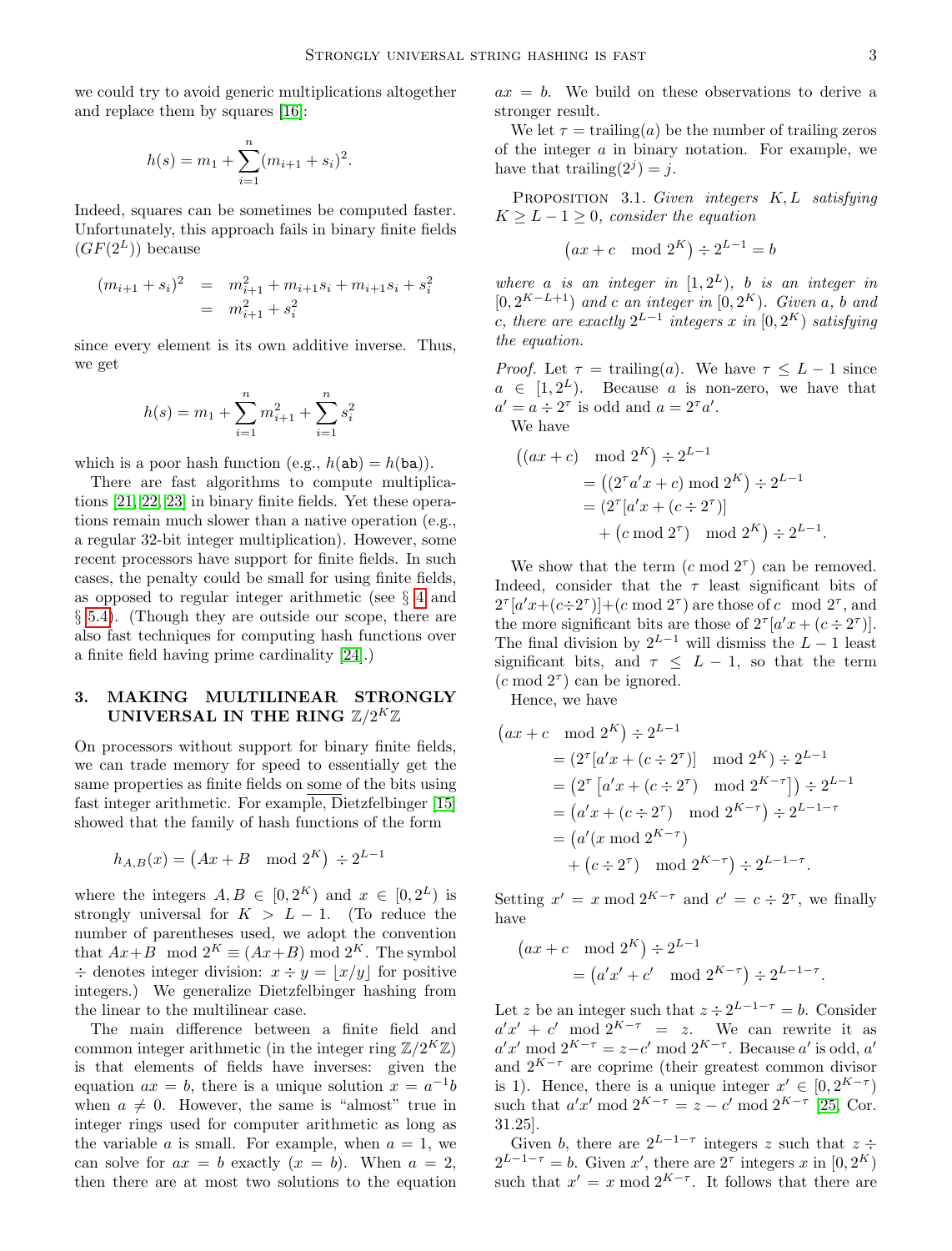$2^{L-1-\tau} \times 2^{\tau} = 2^{L-1}$  integers x in  $[0, 2^{K})$  such that  $(a'x' + c' \mod 2^{K-\tau}) \div 2^{L-1-\tau} = b$  holds.  $\Box$ 

Example 1. Consider, for instance, the equation  $(6x + 10 \mod 64) \div 4 = 5$ . By Proposition [3.1,](#page-2-1) there must be exactly 4 solutions to this equation (setting  $K = 6, L = 3$ . We can find them using the proof of the lemma. The integer 6 has 1 trailing zero in binary notation (110) so that  $\tau = 1$ . We can write  $6 = 2 \times 3$  so that  $a' = 3$ . Similarly,  $c' = 10 \div 2 = 5$ . Hence we must consider the equation  $3x' + 5 \mod 2^5 = z$  for values of z such that  $z \div 2 = 5$ . There are two such values:  $z = 10$ and  $z = 11$ . We have that

 $3x' + 5 \mod 32 = 10 \Rightarrow 3x' \mod 32 = 5 \Rightarrow x' = 23;$  $3x' + 5 \mod 32 = 11 \Rightarrow 3x' \mod 32 = 6 \Rightarrow x' = 2.$ 

It remains to solve for x in  $x' = x \mod 32$  with the constraint that x is an integer in [0, 64). When  $x' = 2$ , we have that  $x \in \{2, 34\}$ . When  $x' = 23$ , we have that  $x \in \{23, 55\}$ . Hence, the solutions are 2, 23, 34 and 55.

Using Proposition [3.1,](#page-2-1) we can show that fast variations of Multilinear are strongly universal even though we use regular integer arithmetic, not finite fields.

<span id="page-3-1"></span>THEOREM 3.1. Given integers  $K, L$  satisfying  $K \geq$  $L-1 \geq 0$ , consider the families of  $(K-L+1)$ -bit hash functions

• MULTILINEAR:

$$
h(s) = \left( \left( m_1 + \sum_{i=1}^n m_{i+1} s_i \right) \mod 2^K \right) \div 2^{L-1}
$$

• Multilinear-HM:

$$
h(s) = \left( \left( m_1 + \sum_{i=1}^{n/2} (m_{2i} + s_{2i-1})(m_{2i+1} + s_{2i}) \right) \mod 2^K \right) \div 2^{L-1}
$$
  
mod  $2^K$ 

which assumes that n is even.

Here the  $m_i$ 's are random integers in  $[0, 2^K)$  and the string characters  $s_i$  are integers in  $[0, 2^L)$ . These two families are strongly universal over fixed-length strings, or over variable-length strings that do not end with the zero character. We can apply the second family to strings of odd length by appending an extra zero element so that all strings have an even length.

Proof. We begin with the first family (MULTILINEAR). Given any two distinct strings  $s$  and  $s'$ , consider the equations  $h(s) = y$  and  $h(s') = y'$  for any two hash values  $y$  and  $y'$ . Without loss of generality, we can assume that the strings have the same length. not, we can pad the shortest string with zeros without changing its hash value. We need to show that  $P(h(s) =$  $y \wedge h(s') = y' = 2^{2(L-K-1)}$ . Because the two strings are distinct, we can find j such that  $s_j \neq s'_j$ . Without loss of generality, assume that  $s'_j - s_j \in [0, 2^L)$ .

We want to solve the equations

<span id="page-3-0"></span>
$$
((m_1 + \sum_{i=1}^n m_{i+1} s_i) \mod 2^K) \div 2^{L-1} = y, \tag{2}
$$

$$
((m_1 + \sum_{i=1}^n m_{i+1} s'_i) \mod 2^K) \div 2^{L-1} = y' \tag{3}
$$

for integers  $m_1, m_2, \ldots$  in  $[0, 2^K)$ .

Consider the following equation

 $(m_1 + \sum_{i=1}^n m_{i+1} s_i) \mod 2^K = z.$ 

There is a bijection between  $m_1$  and  $z \in [0, 2^K)$ . That is, for every value of  $m_1$ , there is a unique z, and vice versa. Specifically, we have

$$
m_1 = z - \sum_{i=1}^n m_{i+1} s_i \mod 2^K.
$$

If we choose z such that  $z \div 2^{L-1} = y$ , we effectively solve Equation [2.](#page-3-0) By substitution in Equation [3,](#page-3-0) we have

$$
(m_{j+1}(s'_j - s_j) + z + \sum_{i \neq j, i=1}^n m_{i+1}(s'_i - s_i)
$$
  
mod  $2^K$ )  $\div 2^{L-1} = y'.$ 

This equation is independent of  $m_1$ . By Proposition [3.1,](#page-2-1) there are exactly  $2^{L-1}$  solutions  $m_{j+1}$  to this last equation. (Indeed, in the statement of Proposition [3.1,](#page-2-1) substitute  $m_{j+1}$  for  $x, s'_{j} - s_{j}$  for  $a$ ,  $z + \sum_{i \neq j, i=1}^{n} m_{i+1}(s'_i - s_i) \mod 2^K$  for c and y' for b.) Meanwhile, there are  $2^{L-1}$  possible values z such that  $z \div 2^{L-1} = y$ . Because there is a bijection between  $m_1$ and z, there are also  $2^{L-1}$  possible values for  $m_1$ .

So, focusing only on  $m_1$  and  $m_{j+1}$ , there are  $2^{L-1}$  ×  $2^{L-1}$  values satisfying  $h(s) = y$  and  $h(s') = y'$ . Yet there are  $2^K \times 2^K$  possible pairs  $m_1, m_{j+1}$ . Thus the probability that  $h(s) = y$  and also that  $h(s') = y'$  is  $\frac{2^{L-1} \times 2^{L-1}}{2^K \times 2^K} = 2^{2(L-K-1)}$ , which completes the proof for the first family.

The proof that the second family (MULTILINEAR- $HM$ ) is strongly universal is similar. As before, set  $z$  in  $[0, 2<sup>K</sup>)$  such that  $z \div 2^{L-1} = y$ . Solve for  $m_1$  from the first equation:

$$
m_1 = \left(z - \sum_{i=1}^{n/2} (m_{2i} + s_{2i-1})(m_{2i+1} + s_{2i})\right) \mod 2^K.
$$

Then by substitution, we get

$$
\left( \left( \sum_{i=1}^{n/2} (m_{2i} + s'_{2i-1})(m_{2i+1} + s'_{2i}) - (m_{2i} + s_{2i-1})(m_{2i+1} + s_{2i}) + z \right) \mod 2^K \right) \div 2^{L-1} = y'.
$$

We can rewrite this last equation—if  $j$  is even, as  $((m_j(s'_j - s_j) + \rho + z \mod 2^K) \div 2^{L-1} = y'$ ; if j is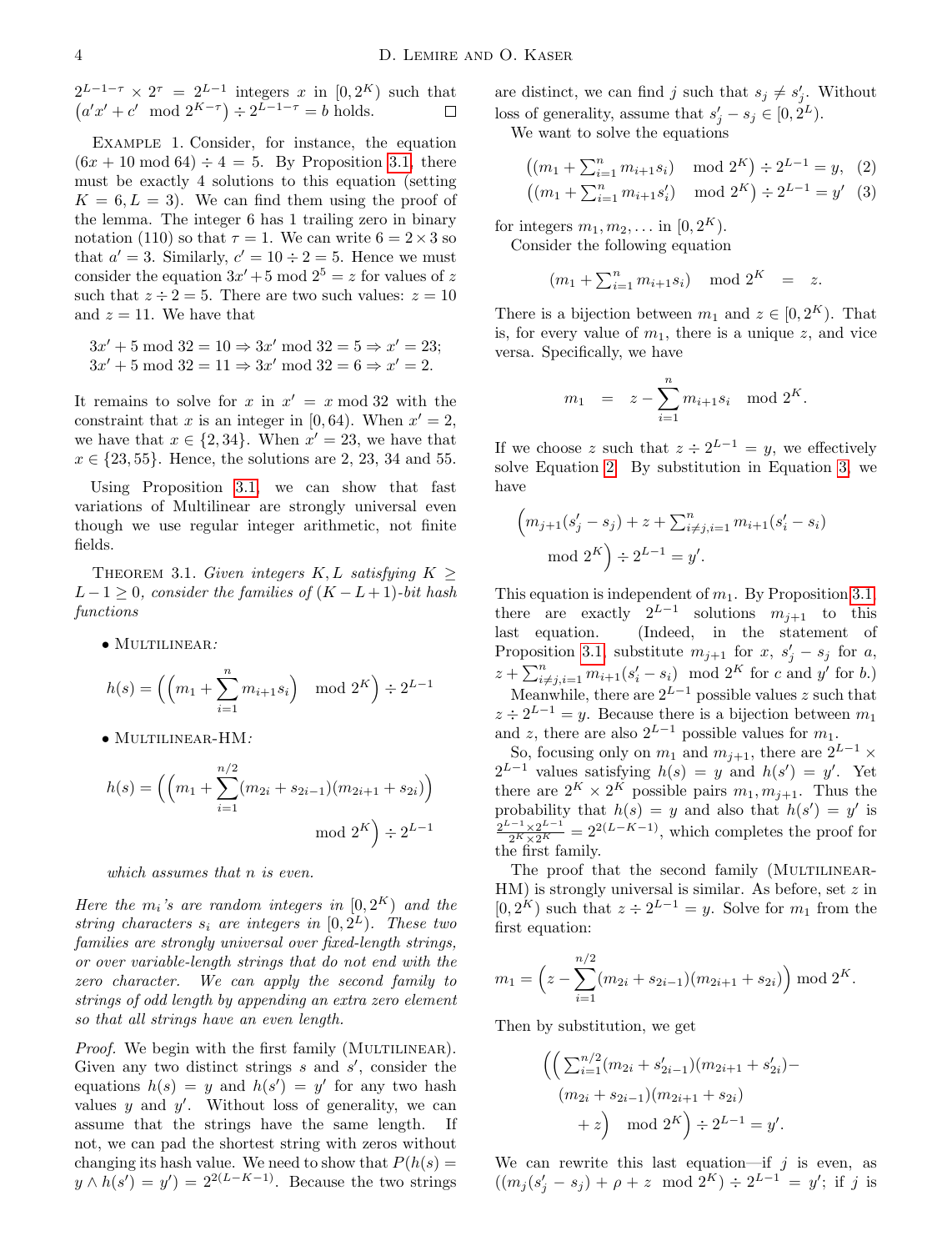odd, as  $((m_{j+2}(s'_j - s_j) + \rho + z \mod 2^K) \div 2^{L-1} = y',$ where  $\rho$  is independent of either  $m_i$  (when j is even) or  $m_{i+2}$  (when j is odd). As before, by Proposition [3.1,](#page-2-1) there are exactly  $2^{L-1}$  solutions for  $m_j$  (j even) or  $m_{i+2}$  (j odd) if z is fixed. As before, there are  $2^{L-1}$  distinct possible values for z, and  $2^{L-1}$  distinct corresponding values for  $m_1$ . Hence, the pair  $m_1, m_j$ can take  $2^{L-1} \times 2^{L-1}$  distinct values out of  $2^K \times 2^K$ values, which completes the proof.  $\Box$ 

To apply Theorem [3.1](#page-3-1) to variable-length strings, we can append the character value one to all strings so that they never end with the character value zero, as in  $\S$  [2.](#page-1-0) If we use MULTILINEAR-HM, we should add the character value one before padding odd-length strings to an even length.

Theorem [3.1](#page-3-1) is both more general (because it includes strings) and more specific (because the cardinality of the set of hash values is a power of two) than a similar result by Dietzfelbinger [\[15,](#page-12-12) Theorem 4]. However, we believe our proof is more straightforward: we mostly use elementary mathematics.

While Dietzfelbinger did not consider the multilinear case, others proposed variations suited to string hashing. Pǎtraşcu and Thorup [\[26\]](#page-12-23) state without proof that MULTILINEAR-HM over strings of length two is strongly universal for  $K = 64, L = 32$ . They extend this approach to strings, taking characters two by two:

$$
h(s) = \left( \left( \bigoplus_{i=1}^{n/2} (m_{3i-2} + s_{2i-1})(m_{3i-1} + s_{2i}) + m_{3i} \right) \mod 2^K \right) \div 2^L
$$

where  $\bigoplus$  is the bitwise exclusive-or operation and  $n$  is even. Unfortunately, their approach uses more operations and requires 50% more random numbers than MULTILINEAR-HM. They also refer to an earlier reference [\[27\]](#page-12-24) where a similar scheme was erroneously described as universal, and presented as folklore:

$$
h(s) = \left( \left( \bigoplus_{i=1}^{n/2} (m_{2i+1} + s_{2i+1})(m_{2i+2} + s_{2i+2}) \right) \mod 2^K \right) \div 2^L
$$

where  $n$  is even. To falsify the universality of this last family, we can verify numerically that the strings 0,0 and 2,6 collide with probability  $\frac{576}{4096} > \frac{1}{2^3}$ , for  $K = 6, L = 3$ . In any case, we see no benefit to this last approach for long strings because MULTILINEAR-HM is likely just as fast, and it is strongly universal.

#### 3.1. Implementing Multilinear

If 32-bit values are required, we can generate a large buffer of 64-bit unsigned random integers  $m_i$ . The computation of either

$$
h(s) = \left(m_1 + \sum_{i=1}^n m_{i+1} s_i \mod 2^{64}\right) \div 2^{32}
$$

or

$$
h(s) = \left(m_1 + \sum_{i=1}^{n/2} (m_{2i} + s_{2i-1})(m_{2i+1} + s_{2i})\right)
$$
  
mod  $2^{64}$   $\div 2^{32}$ 

is then a simple matter using unsigned integer arithmetic common to most modern processors. The division by  $2^{32}$  can be implemented efficiently by a right shift (>>32).

One might object that according to Theorem [3.1,](#page-3-1) 63 bit random numbers are sufficient if we wish to hash 32-bit characters to a 32-bit hash value. The division by  $2^{32}$  should then be replaced by a division by  $2^{31}$ . However, we feel that such an optimization is unlikely to either save memory or improve speed.

MULTILINEAR is essentially an inner product and thus can benefit from multiply-accumulate CPU instructions: by processing the multiplication and the subsequent addition as one machine operation, the processor may be able to do the computation faster than if the computations were done separately. Several processors have such integer multiply-accumulate instructions (ARM, MIPS, Nvidia and PowerPC). Comparatively, we do not know of any multiply-xoraccumulate instruction in popular processors.

Unfortunately, some languages—such as Java—fail to support unsigned integers. With a two's complement representation, the de facto standard in modern processors, additions and multiplications give identical results, up to overflow flags, as long as no promotion is involved: e.g., multiplying 32-bit integers using 32-bit arithmetic, or 64-bit integers using 64-bit arithmetic. However, we must still be careful: promotions and divisions differ when we use signed integers:

- If we store string characters using 32-bit integers (int) and random values as 64-bit integers (long), Java will sign-extend the 32-bit integer to a 64 bit integer when computing  $m_{i+1} * s_i$ , giving an unintended result for negative string characters. Use  $m_{i+1} * (s_i \& 0 \times \text{FFFFT}$ FFFFFFI) instead.
- Unsigned and signed divisions differ. Correspondingly, for the division by  $2^{32}$ —to retrieve the 32 most significant bits—the unsigned right-shift operator (>>>) must be used in Java, and not the regular right shift (>>).

Because we assume that the number of bits is a constant, the computational complexity of MULTILINEAR is linear  $(O(n))$ . MULTILINEAR uses n multiplications,  $n$  additions, and one shift, whereas MULTILINEAR-HM uses  $n/2$  multiplications,  $3n/2$  additions, and one shift.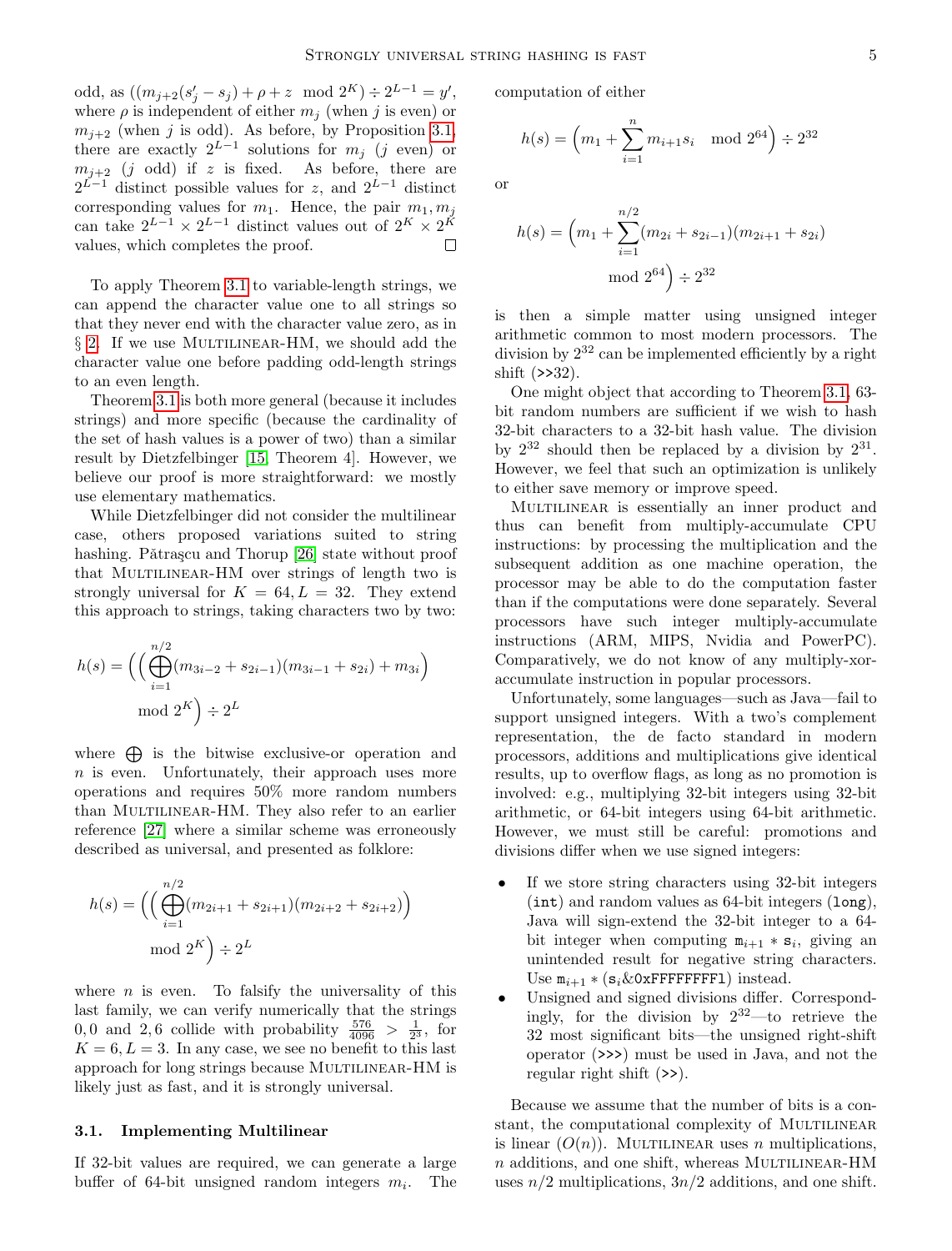In both cases we use  $2n + 1$  operations, although there may be benefits to having fewer multiplications. (Admittedly, Single Instruction, Multiple Data (SIMD) processors can do several instructions at once, making an analysis based solely on the number of operations misleading.)

Consider that we need at least  $\approx 32(n+1)$  random bits for strongly universal 32-bit hashing of  $32n$  bits [\[17\]](#page-12-14) according to Stinson's bound. That is, we must aggregate  $\approx 64n + 32$  bits into a 32-bit hash value. Assume that we only allow unary and binary operations. A 32-bit binary operation maps 64 bits to 32 bits, a reduction of 32 bits. Hence, we require at least  $2n$  32-bit operations for strongly universal hashing. Alternatively, we require at least  $n$  64-bit operations. Hence, for  $n$  large, MULTILINEAR and MULTILINEAR-HM use at most twice the minimal number of operations.

#### <span id="page-5-1"></span>3.2. Word size optimization

The number of required bits is application dependent: for a hash table, one may be able to bound the maximum table size. In several languages such as Java, 32-bit hash values are expected. Meanwhile the key parameters of our hash functions MULTILINEAR and MULTILINEAR-HM are  $L$  (the size of characters) and  $K$  (the size of the operations), and these two hash functions deliver  $K - L + 1$  usable bits.

However, both  $K$  and  $L$  can be adjusted given a desired number of usable random bits. Indeed, a length n string of L-bit characters can be reinterpreted as a length  $n[L/L']$  string of L'-bit characters, for any nonzero  $L'$ . Thus, we can either grow  $L$  and  $K$  or reduce L and K, for the same number of usable bits.

To reduce the need for random bits, we should use large values of  $K$ . Consider a long input string that we can represent as a string of 32-bit or 96-bit characters. Assume we want 32-bit hash values. Assume also that our random data only comes in strings of 64-bit or 128 bit characters. If we process the string as a 32-bit string, we require 64 random bits per character. The ratio of random strings to hashed strings is two. If we process the string as a 96-bit string, we require 128 random bits per character and the ratio of random strings to hashed strings is  $128/96 = 4/3 \approx 1.33$ . What if we could represent the string using 224-bit characters and have random bits packaged into characters of 256 bits? We would then have a ratio of  $8/7 \approx 1.14$ .

We can formalize this result. Suppose we require z pairwise independent bits and that we have M input bits. Stinson [\[17\]](#page-12-14) showed that this requires at least  $1+2^M(2^z-1)$  hash functions. Equivalently, this requires  $log(1 + 2^M(2^z - 1))$  random bits. Thus, given any hashing family, the ratio of its required number of random bits to the Stinson limit (henceforth Stinson ratio) must be greater or equal to one. The M input bits can be represented as an  $L$ -bit *n*-character string for  $M = nL$ . Under MULTILINEAR (and MULTILINEAR-

<span id="page-5-0"></span>

FIGURE 1: For large inputs, MULTILINEAR requires an almost optimal number of random bits when arbitrary word sizes  $(K)$  are allowed. It has lower efficiency when the word size is constrained. The plot was generated for 32-bit hash values  $(z = 32)$ .

HM), we must have  $z = K - L + 1$ . Thus we use  $K(n + 1) = (z + L - 1)([M/L] + 1)$  random bits. We have that  $(z+L-1)([M/L]+1) \leq (z+L-1)(M/L+2)$ which is minimized when

$$
L = \sqrt{(z-1)\frac{M}{2}}.\tag{4}
$$

Rounding  $L = \sqrt{(z-1)M/2}$  up and substituting it back into  $(z + L - 1)([M/L] + 1)$ , we get an upper bound on the number of random bits required by MULTILINEAR. This bound is nearly optimal when  $\lceil M/L \rceil \approx M/L$ , that is, when M is large. Unfortunately, this estimate fails to consider that word sizes are usually prescribed. For example, we could be required to choose  $K \in \{8, 16, 32, 64\}$ . That is, we have to choose  $L \in \{9 - z, 17 - z, 33 - z, 65 - z\}.$ Fig. [1](#page-5-0) shows the corresponding Stinson ratios. When there are many input bits  $(M \gg 1)$ , the ratio of Multilinear converges to one. That is, as long as we can decompose input data into strings of large characters (having approximately  $\sqrt{(z-1)M/2}$  bits), Multilinear requires almost a minimal number of bits. This may translate into an optimal memory usage. (The result also holds for MULTILINEAR-HM except that it is slightly less efficient for strings having an odd number of characters.) If we restrict the word sizes to common machine word sizes  $(K \in \{8, 16, 32, 64\})$ , the ratio is  $\approx$  2 for large input strings. We also consider the case where we could use 128-bit words (with  $K \in \{8, 16, 32, 64, 128\}$ ). It improves the ratio noticeably ( $\approx$  1.33), as expected.

We can also choose the word size  $(K)$  to optimize speed. On a 64-bit processor, setting  $K = 64$  would make sense. We can compare this default with two alternatives:

1. We can try to support much larger words using fast multiplication algorithms such as Karatsuba's.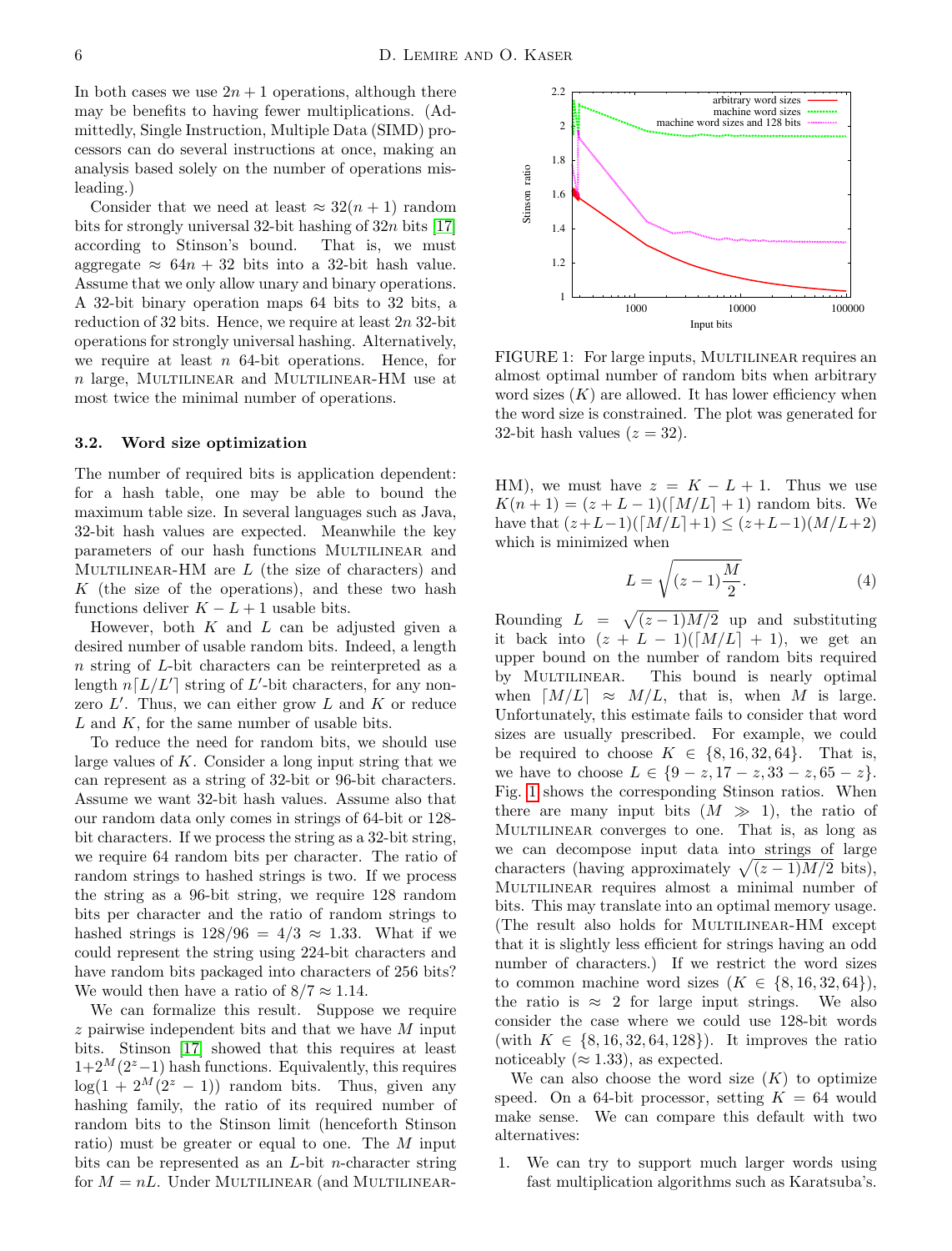We could merely try to minimize the number of random bits. However, this ignores the growing computation cost of multiplications over many bits, e.g., Karatsuba algorithm is in  $\Omega(K^{1.58})$ . For simplicity, suppose that the cost of  $K$ -bit multiplication costs  $K^a$  time for  $a > 1$ . To hash M bits, we require  $[M/L]$  multiplications with MULTILINEAR. When we have long strings (i.e.,  $M \gg L$ , we can simplify  $\lceil M/L \rceil \approx M/L$ . If we desire z-bit hash values, then we need to use multiplication on  $K = z + L - 1$  bits. Thus, the processing cost can be (roughly) approximated as  $M(z+L-1)^a$  $\frac{L-L-1}{L}$ . Starting from  $L = 1$ , this function initially decreases to a minimum at

$$
L = \frac{z - 1}{a - 1} \tag{5}
$$

before increasing again as  $L^{a-1}$ . (When  $a = 1.5$ and  $z = 32$ , we have  $\frac{z-1}{a-1} = 62$ .) See Fig. [2.](#page-6-1) Hence, while we can minimize the total number of random bits by using many bits per character  $(L \text{ large})$ , we may want to keep  $L$  relatively small to take into account the superlinear cost of multiplications.

2. We can support 128-bit words on a 64-bit processor, with some overhead. (Recent GNU GCC compilers have the  $\text{\_}unit128$  type, as a C-language extension.) A single 128-bit multiplication may require up to three 64 bit multiplications. However, it processes more data: with  $z = 32$  hashed bits, each 128-bit multiplication hashes 97 input bits. Comparatively, setting  $K = 64$ , we require a single 64-bit multiplication, but we process only 32 bits of data. (Formally, we could process 33 bits of data, but for convenient implementation, we process data in powers of two.) Hence, it is unclear which approach is faster: three 64-bit multiplications and 128 bits of random data to process 97 input bits, or a single 64-bit multiplication and 64 bits of random data, to process 33 input bits. However, the 128-bit approach will use 33% fewer random bits. Going to 256-bit word sizes would only reduce the number of random bits by 14%: using larger and larger words leads to diminishing returns.

We assess these two alternatives experimentally in § [5.5.](#page-9-0)

# <span id="page-6-0"></span>4. FAST MULTILINEAR WITH CARRY-LESS MULTIPLICATIONS

To help support fast operations over binary finite fields  $(GF(2^L))$ , AMD and Intel introduced the Carry-less Multiplication (CLMUL) instruction set [\[28\]](#page-12-25). If we are given the binary representations of two numbers,  $a = \sum_{i=1}^{L} a_i 2^{i-1}$  and  $b = \sum_{i=1}^{L} b_i 2^{i-1}$ , the carryless multiplication is given by  $c = \sum_{i=1}^{2L-1} c_i 2^{i-1}$ , where  $c_i = \bigoplus_{j=1+i}^{2L-1} a_j b_{j-i}$ . Henceforth, we write

<span id="page-6-1"></span>

FIGURE 2: Modeled computational cost per bit as a function of the number of bits per character  $(\frac{(z+L-1)^a}{L})$ for 32-bit hashing values  $(z = 32)$  and  $a = 1.5$ .

 $a * b = c$ . If we represent the two *L*-bit integers a and b as polynomials in  $GF(2)[x]$ , then the carry-less multiplication is equivalent to the usual polynomial multiplication:

$$
\left(\sum_{i=1}^{L} a_i x^{i-1}\right) \left(\sum_{i=1}^{L} b_i x^{i-1}\right) = \sum_{i=1}^{2L-1} c_i x^{i-1}.
$$

With a fast carry-less computation, we can compute Multilinear efficiently. Given any irreducible polynomial  $p(x)$  of degree L, the field  $GF(2)[x]/p(x)$  is isomorphic to  $GF(2^L)$ . Hence, we want to compute  $h(s) = m_1 + \sum_{i=1}^{n} m_{i+1} s_i$  over  $GF(2)[x]/p(x)$ . Computing all multiplications over  $GF(2)[x]/p(x)$  would still be expensive given fast carry-less multiplication. Instead, we first compute  $m_1 + \sum_{i=1}^n m_{i+1} s_i$  over  $GF(2)[x]$  and then return the remainder of the division of the final result by  $p(x)$ . Indeed, think of the values  $m_1, m_2, \ldots$ and  $s_1, s_2, \ldots$  as polynomials of degree at most L in  $GF(2)[x]$ . Each of the *n* multiplications in  $GF(2)[x]$  is equivalent to a carry-less multiplication over L-bit integers which results in a  $2L - 1$ -bit value. Similarly, each of the *n* additions in  $GF(2)[x]$  is an exclusive-or operation. That is, we want to compute the  $2L - 1$ -bit integer

<span id="page-6-2"></span>
$$
\bar{h}(s) = m_1 \oplus \left(\bigoplus_{i=1}^n m_{i+1} \star s_i\right). \tag{6}
$$

Finally, considering  $\bar{h}(s)$  as an element of GF(2)[x], noted  $q(x)$ , we must compute  $q(x)/p(x)$ . The remainder (as an *L*-bit integer) is the final hash value  $h(s)$ .

If done naively, computing the remainder of the division by an irreducible polynomial may remain relatively expensive, especially for short strings since they require few multiplications. A common technique to quickly compute the remainder is the Barrett reduction algorithm [\[29\]](#page-12-26). The adaptation of this reduction to  $GF(2)[x]$  is especially convenient [\[30\]](#page-12-27) when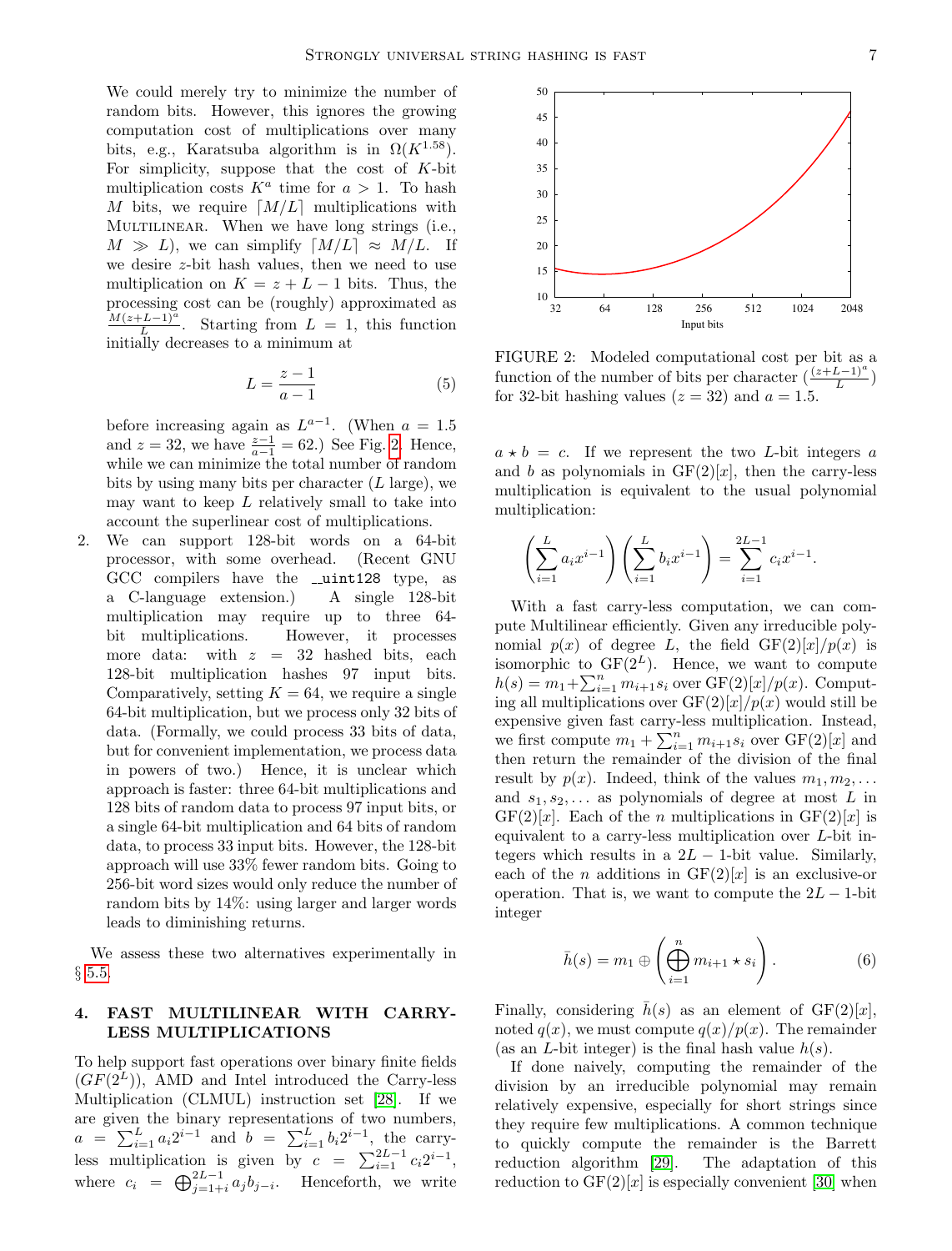we choose the irreducible polynomial  $p(x)$  such that  $degree(p(x) - x^L) \leq L/2$ , that is, when we can write it as  $p(x) = \sum_{i=0}^{\lfloor L/2 \rfloor} a_i x_i + x^L$ . (There are such irreducible polynomials for  $L \in \{1, 2, \ldots, 400\}$  [\[31\]](#page-12-28) and we conjecture that such a polynomial can be found for any L [\[32\]](#page-13-0).) In this case, the remainder of  $q(x)/p(x)$  is given by

$$
(((q \div 2^L) \star p) \div 2^L) \star p) \oplus q) \mod 2^L
$$

where q and p are the  $2L - 1$ -bit and  $L + 1$ -bit integers representing  $q(x)$  and  $p(x)$ . (See [Appendix B](#page-13-1) for implementation details.) We expect the two carryless multiplications to account for most of the running time of the reduction. Yet we expect that even a fast implementation of the Barrett reduction is much slower than merely selecting the left-most L bits as in MULTILINEAR.

Unfortunately, in its current Intel implementation, carry-less multiplications have significantly reduced throughput compared to regular integer multiplications. Indeed, with pipelining, it is possible to complete one regular multiplication per cycle, but only one carryless multiplication every 8 cycles [\[33\]](#page-13-2). However, using a result from § [2,](#page-1-0) we can reduce the number of multiplications by half if we compute

$$
\bar{h}(s) = m_1 \oplus \left( \bigoplus_{i=1}^{n/2} (m_{2i} + s_{2i-1}) \star (m_{2i+1} + s_{2i}) \right)
$$

instead. (Henceforth, we refer to this last variation as GF Multilinear-HM, whereas we refer to the version based on Equation [6](#page-6-2) as GF MULTILINEAR.)

However, irrespective of its speed, the carry-less approach might still be preferable to the schemes described in  $\S$  [3](#page-2-0) (e.g., MULTILINEAR) because fewer random bits are required. Indeed, to generate Lbit hash values from n-character strings, the carryless scheme uses  $(n + 1)L$  random bits, whereas MULTILINEAR requires  $2L + n(2L - 1)$  random bits.

### <span id="page-7-0"></span>5. EXPERIMENTS

Our experiments show the following results:

- It is best to implement MULTILINEAR with loop unrolling. With this optimization, MULTILINEAR is just as fast (on Intel processors) as MULTILINEAR-HM, even though it has twice the number of multiplications. In general, processor microarchitectural differences are important in determining which method is fastest. (§ [5.2\)](#page-8-2)
- In the absence of processor support for carry-less multiplication (see  $\S$  [4\)](#page-6-0), hashing using Multilinear over binary finite fields is an order of magnitude slower than MULTILINEAR even when using a highly optimized library. (§ [5.3\)](#page-8-0)
- Even with hardware support for carry-less multiplication, hashing using Multilinear over binary finite

fields remains several times slower than MULTILIN-EAR.  $(\S 5.4)$  $(\S 5.4)$ 

- Given a 64-bit processor, it is noticeably faster to use a word size of 64 bits even though a larger word size (128 bits) uses fewer random bits (33% less). Use of multiprecision arithmetic libraries can further reduce the overhead from accessing random bits, but they also fail to be competitive with respect to speed, though they can halve the number of required random bits. (§ [5.5\)](#page-9-0)
- MULTILINEAR is generally faster than popular string-hashing algorithms. (§ [5.6\)](#page-10-0)

#### 5.1. Experimental setup

We evaluated the hashing functions on the platforms shown in Table [1.](#page-8-3) Our software is freely available online [\[34\]](#page-13-3). For Intel and AMD processors, we used the processor's time stamp counter (rdtsc instruction [\[35\]](#page-13-4)) to estimate the number of cycles required to hash each byte. Unfortunately, the ARM instruction set does not provide access to such a counter. Hence, for ARM processors (Apple A4 and Nvidia Tegra), we estimated the number of cycles required by dividing the wall-clock time by the documented processor clock rate (1 GHz).

For the 64-bit machines, 64-bit executables were produced and all operations were executed using 64 bit arithmetic except where noted. All timings were repeated three times. For the 32-bit processors, 32 bit operations were used to process 16-bit strings. Therefore, results between 32- and 64-bit processors are not directly comparable. Good optimization flags were found by a trial-and-error process. We note that using profile-guided optimizations did not improve this code any more than simply enabling loop unrolling (-funroll-loops). With (only) versions 4.4 and higher of GCC, it was sometimes important for speed to forbid use of SSE2 instructions when compiling MULTILINEAR and MULTILINEAR-HM (hence the -mno-sse2 flags in Table [1\)](#page-8-3). Moreover, we determined that versions 4.6 and 4.7 of GCC gave incorrect compiled code when vectorizing MULTILINEAR and related functions: as an alternative to the -mno-sse2 flag, we found that the -fno-tree-vectorize flag was sufficient to ensure correct results.

We found that the speed is insensitive to the content of the string: in our tests we hashed randomly generated strings. We reuse the same string for all tests. Unless otherwise specified, we hash randomly generated 32-bit strings of 1024 characters.

In addition to MULTILINEAR and MULTILINEAR-HM we also implemented MULTILINEAR (2-by-2) which is merely MULTILINEAR with 2-by-2 loop unrolling. (See [Appendix A](#page-13-5) for representative C implementations.)

Our timings should represent the best possible performance: the performance of a function may degrade [\[23\]](#page-12-20) when it is included in an application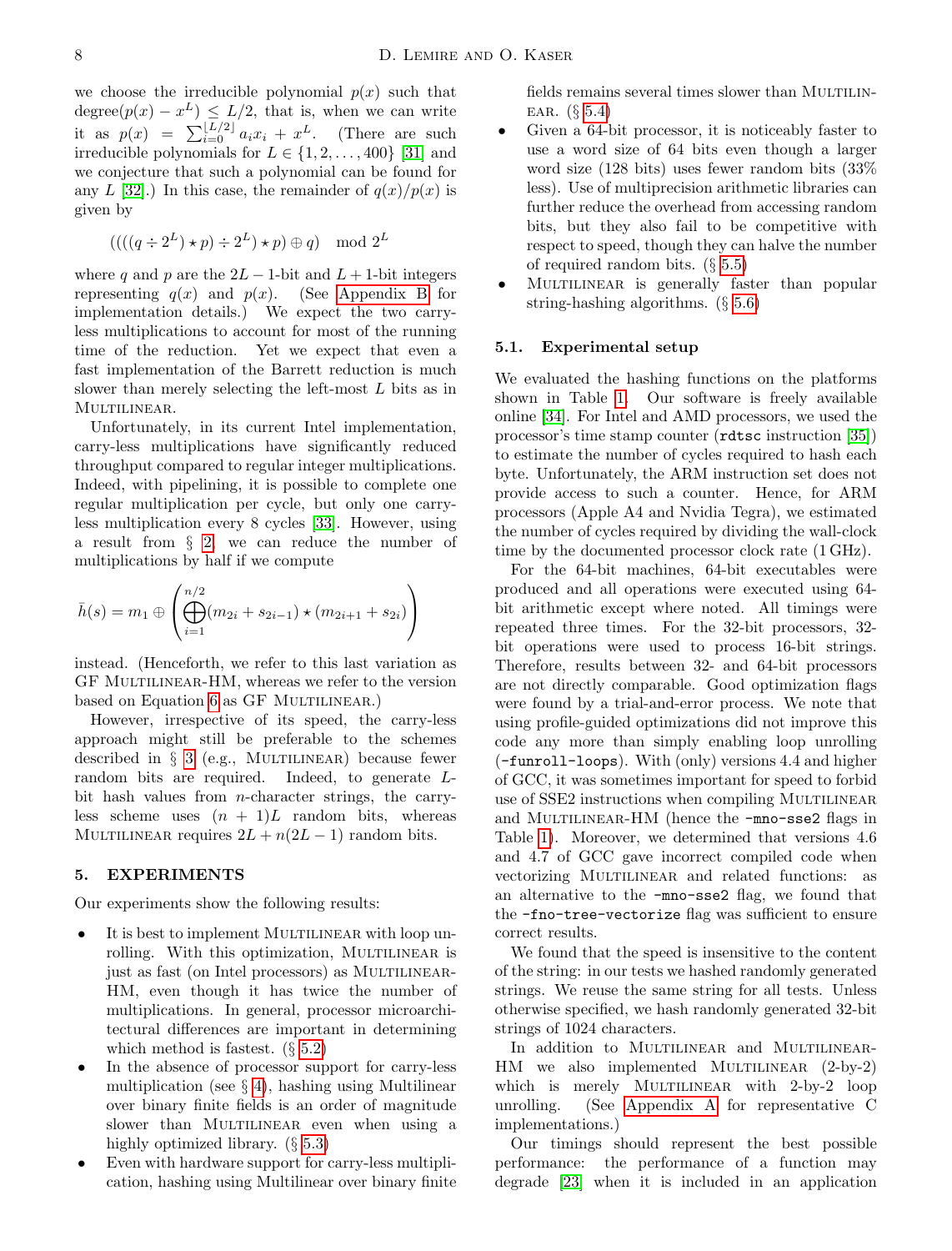| TABLE 1: Platforms used. |  |
|--------------------------|--|
|--------------------------|--|

<span id="page-8-3"></span>

| Processor               | <b>Bits</b> | GCC version          | Flags, besides -O3 -funroll-loops          |
|-------------------------|-------------|----------------------|--------------------------------------------|
| 64-bit processors       |             |                      |                                            |
| Intel Core 2 Duo        | 64          | GNU GCC 4.6.2        | $-march = core2 - mno-sse2$                |
| Intel Xeon X5260        | 64          | GNU GCC 4.1.2        | $-march = nocona$                          |
| Intel Core i7-860       | 64          | GNU GCC 4.6.2        | $-march = corei7 - mno - sse2$             |
| Intel Core i7-2600      | 64          | GNU GCC 4.6.3        | $-march = corei7-avx - ftree-no-vectorize$ |
| Intel Core i7-2677M     | 64          | GNU GCC 4.6.2        | $-march = corei7 - mno - sse2$             |
| $\rm AMD$ Sempron 3500+ | 64          | <b>GNU GCC 4.4.3</b> | $-march = k8 - mno-sse2$                   |
| <b>AMD V120</b>         | 64          | GNU GCC 4.4.3        | $-march = \text{andfam10 -mno-sse2}$       |
| <b>AMD FX8150</b>       | 64          | GNU GCC 4.6.3        | -march=bdyer1 -ftree-no-vectorize          |
| 32-bit processors       |             |                      |                                            |
| Intel Atom N270         | 32          | GNU GCC 4.5.2        | $-march=atom$                              |
| Apple A4                | 32          | GNU GCC 4.2.1        | $-march = armv7$                           |
| Nvidia Tegra 2          | 32          | GNU GCC $4.4.3^a$    |                                            |
| VIA Nehemiah            | 32          | GNU GCC 3.3.4        | $-march=$ i686                             |

<span id="page-8-4"></span><sup>a</sup>From the Android NDK, configured for the android-9 platform, and used on a Motorola XOOM.

because of bandwidth and caching.

# <span id="page-8-2"></span>5.2. Reducing the multiplications or unrolling may fail to improve the speed

We ran our experiments over both the 32-bit and 64 bit processors. For the 32-bit processors, we generated both 16-bit and 32-bit hash values. Our experimental results are given in Table [2.](#page-9-1)

We see that over 64-bit Intel processors (except for the i7-2600), there is little difference between Multilinear, Multilinear (2-by-2) and Multilinear-HM, even though MULTILINEAR and MULTILINEAR  $(2$ by-2) have twice the number of multiplications. We believe that Intel processors use aggressive pipelining techniques well suited to these computations. On the AMD processors, MULTILINEAR-HM is the clear winner, being at least 33% faster.

For the 32-bit processors, we get vastly different results depending on whether we generate 16-bit or 32 bit hash values.

- As expected, it is roughly twice as expensive to generate 32-bit hash values than to generate 16-bit values.
- For the VIA processor, MULTILINEAR-HM is  $45\%$ faster than MULTILINEAR and MULTILINEAR (2by-2). We suspect that the computational cost is tightly tied to the number of multiplications.
- When the 32-bit ARM-based processors generate 32-bit hash values, MULTILINEAR  $(2-by-2)$  is preferable. We are surprised that MULTILINEAR-HM is the worse choice. We believe that this is related to the presence of a multiplyaccumulate instruction in ARM processors. When generating 16-bit hash values, MULTILINEAR (2-by-2) becomes the worse choice. There is no significant benefit to using MULTILINEAR-HM as opposed to MULTILINEAR.

• The Intel Atom processor benefits from MULTILINEAR-HM when generating 32-bit hash value, but MULTILINEAR is preferable to generate 16-bit hash values. As with the ARM-based processors, MULTILINEAR  $(2-by-2)$  is a poor choice for generating 16-bit hash values.

# <span id="page-8-0"></span>5.3. Binary-finite-field libraries are not competitive

We obtained the  $mp\mathbb{F}_b$  library from INRIA. This code is reported [\[36\]](#page-13-6) to be generally faster than popular alternatives such as NTL and Zen, and our own tests found it to be more than twice as fast as Plank's library [\[37\]](#page-13-7).

We computed Multilinear in  $GF(2^{32})$ , using the version with half the number of multiplications (see Equation [1\)](#page-1-1) because the library does much more work in multiplication than addition. Even so, on a Core 2 Duo, hashing 32-bit strings of 1024 characters was an order of magnitude slower than MULTILINEAR: averaged over a million attempts, the code using  $mp\mathbb{F}_b$ required an average of  $7.69 \,\mu s$  per string, compared with  $0.78 \,\mu s$  for MULTILINEAR. While our implementation of Multilinear uses twice as many random bits as Multilinear in  $GF(2^{32})$ , this gain is offset by the memory usage of the finite-field library.

# <span id="page-8-1"></span>5.4. Hardware-supported carry-less multiplications are not fast enough

Intel reports a throughput of one carry-less product every 8 cycles [\[33\]](#page-13-2) on a processor such as the Intel Core i7-2600. Consider GF MULTILINEAR-HM: it uses one carry-less multiplication for every two 32-bit characters. Hence, it requires at least 4 cycles to process each character. Therefore, in the best scenario possible, GF MULTILINEAR-HM will be almost four times slower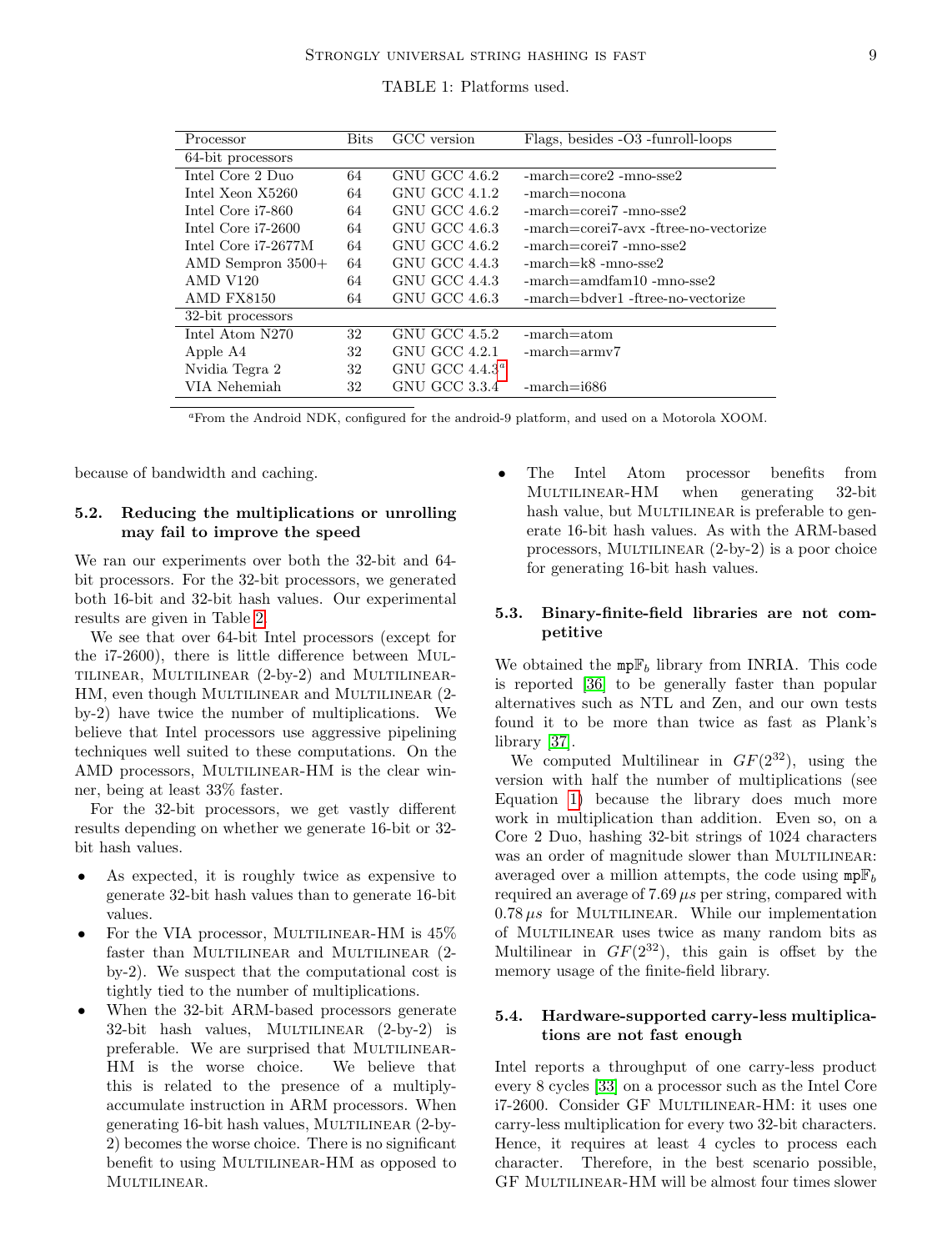|                                                                              | MULTILINEAR | $2$ -by- $2$ | MULTILINEAR-HM |  |  |
|------------------------------------------------------------------------------|-------------|--------------|----------------|--|--|
| 64-bit processors and 32-bit hash values and characters                      |             |              |                |  |  |
| Intel Core 2 Duo                                                             | 0.54        | 0.52         | 0.52           |  |  |
| Intel Xeon X5260                                                             | 0.50        | 0.50         | 0.50           |  |  |
| Intel Core i7-860                                                            | $0.42\,$    | 0.42         | 0.42           |  |  |
| Intel Core i7-2600                                                           | 0.35        | 0.27         | 0.28           |  |  |
| Intel Core i7-2677M                                                          | 0.25        | 0.20         | 0.20           |  |  |
| $\rm AMD$ Sempron 3500+                                                      | 0.63        | 0.60         | 0.40           |  |  |
| <b>AMD V120</b>                                                              | 0.63        | 0.63         | 0.40           |  |  |
| AMD FX8150                                                                   | 0.88        | 1.00         | 0.51           |  |  |
| 64-bit arithmetic and 32-bit hash values and characters on 32-bit processors |             |              |                |  |  |
| Intel Atom N270                                                              | 4.2         | 4.2          | $3.6\,$        |  |  |
| Apple A4                                                                     | 3.0         | 2.7          | 3.3            |  |  |
| Nvidia Tegra 2                                                               | 3.3         | 3.0          | 4.9            |  |  |
| VIA Nehemiah                                                                 | 12          | 12           | 8.2            |  |  |
| 32-bit processors and 16-bit hash values and characters                      |             |              |                |  |  |
| Intel Atom N270                                                              | 2.1         | $3.5\,$      | 2.6            |  |  |
| Apple A4                                                                     | 1.9         | 2.6          | 1.7            |  |  |
| Nvidia Tegra 2                                                               | $1.8\,$     | 2.2          | 1.9            |  |  |
| VIA Nehemiah                                                                 | $5.2\,$     | 5.2          | $3.6\,$        |  |  |

<span id="page-9-1"></span>TABLE 2: Estimated CPU cycles per byte for fast Multilinear hashing

than MULTILINEAR-HM which requires only 1.1 cycles per 32-bit character (0.28 cycle per byte).

To assess the actual performance, we implemented both GF Multilinear and GF Multilinear-HM in C (§ [Appendix B\)](#page-13-1). We also implemented a variation on GF Multilinear-HM (henceforth GF Multilinear-HM-Fast) that loads data in blocks of four 32-bit integers.

- Of the Intel processors we tested, only the i7- 2600 has support for the CLMUL instruction set. If we use the flags -03 -funroll-loops -corei7-avx, we get 9.6 CPU cycles per 32 byte character with GF MULTILINEAR, 5.8 CPU cycles with GF MULTILINEAR-HM and only 4.3 CPU cycles with GF Multilinear-HM-Fast. That is 2.4 cycles, 1.5 cycles and 1.1 cycles per byte respectively: about 4–9 times slower than MULTILINEAR-HM on the same platform (0.27 cycle per byte). We might be able to improve our implementation. However, the throughput of the carry-less multiplication limits the character throughput of GF MULTILINEAR and GF MULTILINEAR-HM to 8 and 4 cycles.
- One of our AMD processors (AMD FX8150) also supports the CLMUL instruction set. With the flags -O3 -funroll-loops -march=bdver1, it fares slightly better than the Intel counterpart: 6.8 CPU cycles per 32-byte character with GF Multilinear, 4.1 CPU cycles with GF Multilinear-HM and only 3.5 CPU cycles with GF MULTILINEAR-HM-FAST. That is 1.7 cycles, 1.0 cycle and 0.9 cycle per byte respectively. However, the same AMD processor can process each 32-bit character in 2.05 cycles

<span id="page-9-2"></span>

FIGURE 3: Microseconds to hash 4 kB using various word sizes and GMP.

 $(0.51 \text{ cycle per byte})$  with MULTILINEAR  $(2-by-2)$ . Hence, MULTILINEAR  $(2-by-2)$  is almost 2 times faster than the best carry-less approach (GF MULTILINEAR-HM-FAST).

Overall, the hardware-supported carry-less Multilinear schemes are several times slower. On the bright side, GF Multilinear and GF Multilinear-HM require half the number of random bits.

# <span id="page-9-0"></span>5.5. The sweet-spot for multiprecision arithmetic is not sweet enough

To implement the techniques of § [3.2,](#page-5-1) we used the GMP library [\[38\]](#page-13-8) version  $5.0.2$  to implement MULTILINEAR  $(2$ by-2). As usual, we are hashing 4 kB of data, though data to be hashed are read in large chunks (up to 2048 bits). The hash output is always 32 bits  $(z = 32)$ .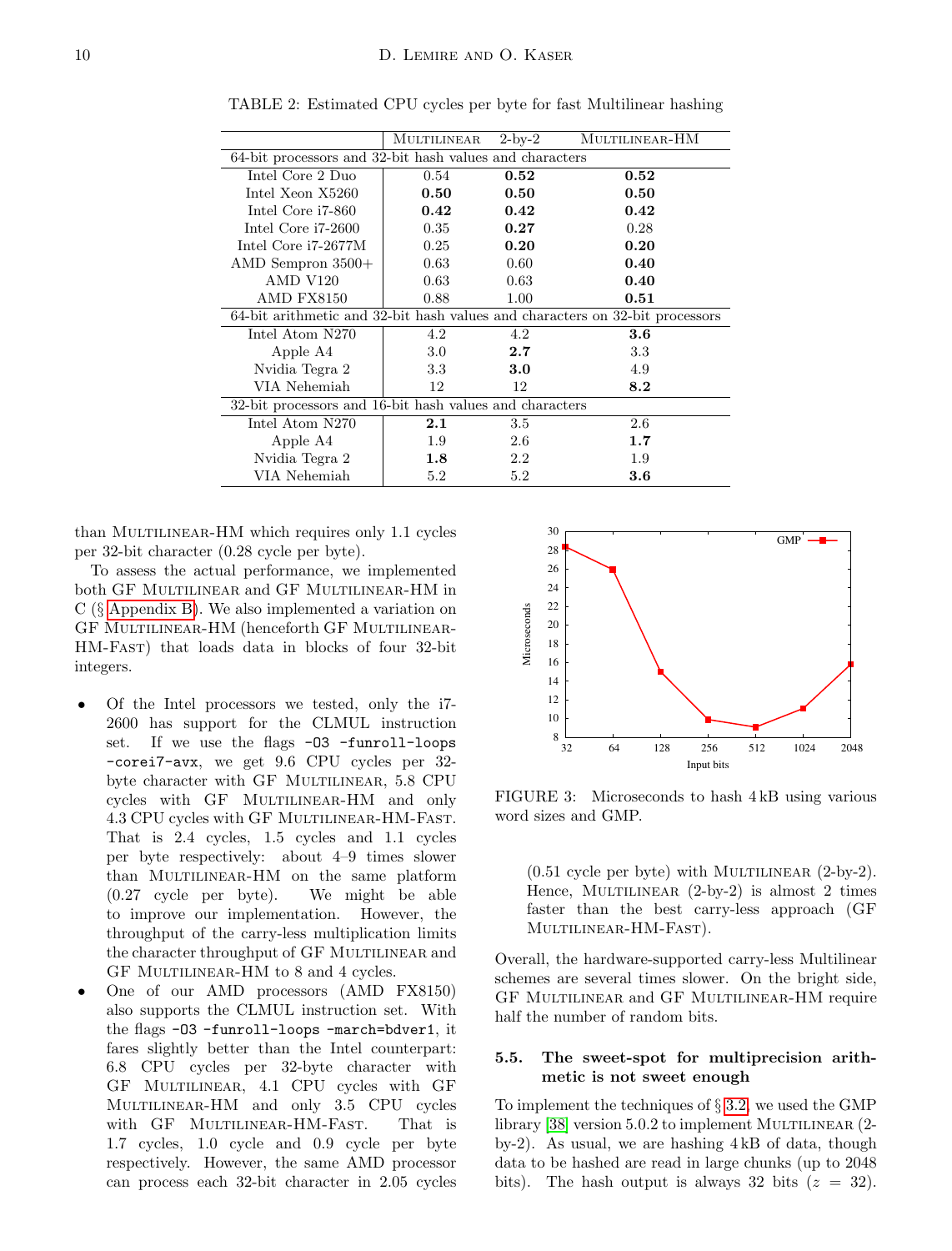Results show a benefit as the chunk size  $L$  goes from 32 to 512 bits, but thereafter the situation degrades. See Fig. [3.](#page-9-2) In the best case, using 512-bit arithmetic, we require almost  $13 \mu s$  per string on a Core 2 Duo platform. For comparison, we find that the fewest random bits would be needed when  $L = 1024$  (§ [3.2\)](#page-5-1). As expected, the running time is minimized for a lower value of L to account for the superlinear cost of multiplication.

Unfortunately, we can do 12 times better without the GMP library  $(0.78 \,\mu s)$  for 64-bit MULTILINEAR), so it is not practical to use 512-bit arithmetic—even though it uses fewer random bits (nearly half as many).

As a lightweight alternative to a multiprecision library, we experimented with the  $\text{\_}unit128$  type provided as a GCC extension for 64-bit machines. We used 128-bit random numbers and processed three 32-bit words with each 128-bit operation. Since uint128 multiplications are more expensive than uint128 additions, we tested the Multilinear-HM scheme. On the Core 2 Duo machine, the result was  $38\%$  slower than MULTILINEAR  $(2-by-2)$  using 64bit operations. This poor results is mitigated by the fact that we use 128 random bits per 96 input bits, versus 64 random bits per 32 input bits (a saving of nearly 33% for long strings). Investigation using hardware performance counters showed many "unaligned loads" from retrieving 128-bit quantities when we step through memory with 96-bit steps. To reduce this, we tried processing only two 32-bit words with each 128-bit operation, since we retrieved aligned 64-bit quantities. However, the result was  $61\%$  slower than MULTILINEAR  $(2-by-2)$  using 64-bit operations.

#### <span id="page-10-0"></span>5.6. Strongly universal hashing is inexpensive?

In a survey, Thorup [\[1\]](#page-11-0) concluded that strongly universal hash families are just as efficient, or even more efficient, than popular hash functions with weaker theoretical guarantees. However, he only considered 32 bit integer inputs. We consider strings.

In Table [3,](#page-11-2) we compare the fastest Multilinear  $(MULTILINEAR-HM)$  with two non-universal fast 32bit string hash functions, Rabin-Karp [\[39\]](#page-13-9) and SAX [\[40\]](#page-13-10). (They are similar to hash functions found in programming languages such as Java or Perl.) Even though these functions were designed for speed and lack strong theoretical guarantees, they are far slower than MULTILINEAR on desktop processors (AMD and Intel). Only for ARM processors (Apple A4 and Nvidia Tegra 2) with 32-bit hash values are they much faster. We suspect that this good result on ARM processors is due to the multiply-accumulate instruction. Clearly, such a multiply-accumulate operation greatly benefits simple hashing functions such as Rabin-Karp and SAX.

Crosby and Wallach [\[11\]](#page-12-8) showed that almost universal hashing could be as fast as common deterministic hash functions. One of their most competitive almost universal schemes is due to Black et al. [\[19\]](#page-12-16). Their fast family of hash functions is called NH:

$$
h(s) = \sum_{i=1}^{n/2} \left( m_{2i-1} + s_{2i-1} \mod 2^{L/2} \right) \times \left( m_{2i} + s_{2i} \mod 2^{L/2} \right) \mod 2^L.
$$

NH is almost universal over fixed-length strings, or over variable-length strings that do not end with the zero character; we can apply it to strings having odd length by appending a character with value zero. It fails to be uniform: the value

$$
(m_1 + s_1 \mod 2^{L/2})(m_2 + s_2 \mod 2^{L/2})
$$

is zero whenever either  $m_1 + s_1 \mod 2^{L/2}$  is zero or  $m_2+s_2 \mod 2^{L/2}$  is zero, which occurs with probability  $\frac{2^{L/2+1}-1}{2^L} > \frac{1}{2^L}$  over all possible values of  $m_1, m_2$ . Moreover, the least significant bits may fail to be almost universal: e.g., for  $L = 6$ , there are 96 pairs of distinct strings colliding with probability 1 over the least two significant bits. When processing 32-bit characters, it generates 64-bit hash values with collision probability of 1/2 <sup>32</sup>. Hence, in our tests over 32-bit characters, NH generates 64-bit hash values whereas the Multilinear families generate 32-bit hash values, but both have a collision probability bounded by  $1/2^{32}$ . Thus, while NH saves memory because it uses nearly half the number of random bits compared to our fast Multilinear families, Multilinear families may save memory in a system that stores hash values because their hash values have half the number of bits. Table [4](#page-11-3) shows that the 64-bit NH on 64-bit processors runs at about the same speed as the best Multilinear on most processors. Only on two Intel Core i7 processors (2600 and 2677M), NH's running time is 60% of Multilinear's when we enable SSE support. On only one AMD processor (AMD FX8150), NH is 3 times faster. In other words, sacrificing theoretical guarantees does not always translate into better speed.

#### 6. DISCUSSION

Overall, these numbers indicate that strongly universal string hashing is computationally inexpensive on most Intel and AMD processors. To get good results with older 64-bit and AMD processors, we recommend the use of MULTILINEAR-HM. On more recent Intel processors ( $i7-2600$  and  $i7-2677M$ ), MULTILINEAR (2by-2) is just as fast.

Unfortunately—over long strings—strongly universal hashing requires many random numbers. Generating and storing these random numbers is the main difficulty. Whether this is a problem depends on the memory available, the CPU cache, the application workload and the length of the strings. (Intel researchers reported the generation of true random numbers in hardware at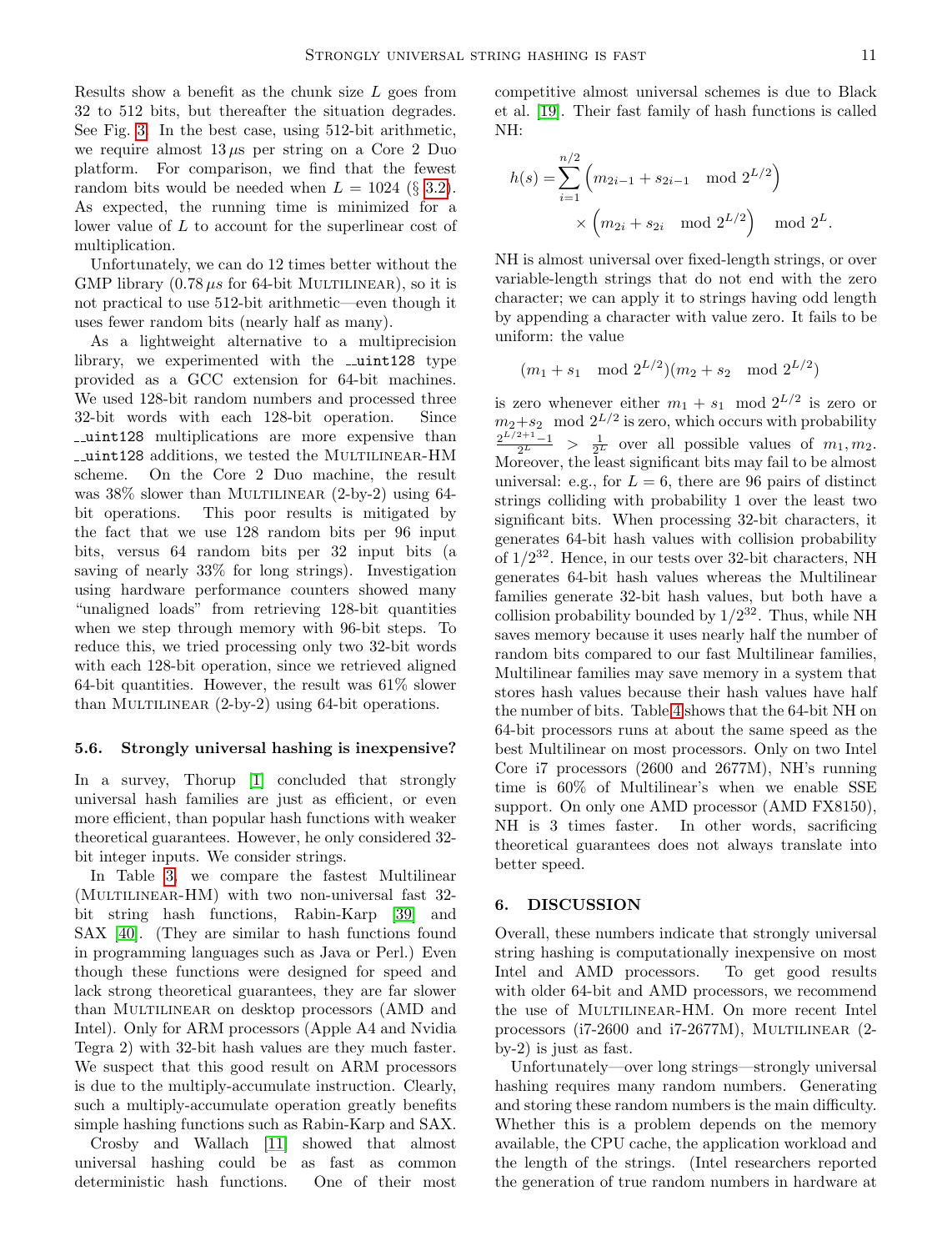|                                                           | Rabin-Karp | SAX  | best Multilinear |  |  |
|-----------------------------------------------------------|------------|------|------------------|--|--|
| $32$ -bit hash values and characters on 64-bit processors |            |      |                  |  |  |
| Intel Core 2 Duo                                          | 1.3        | 1.3  | 0.52             |  |  |
| Intel Xeon X5260                                          | 1.4        | 1.6  | 0.50             |  |  |
| Intel Core i7-860                                         | 1.4        | 1.6  | 0.42             |  |  |
| Intel Core i7-2600                                        | 0.89       | 1.1  | 0.27             |  |  |
| Intel Core i7-2677M                                       | 0.64       | 0.82 | 0.20             |  |  |
| $\rm AMD$ Sempron $3500+$                                 | 1.0        | 1.5  | 0.40             |  |  |
| <b>AMD V120</b>                                           | 1.0        | 1.5  | 0.40             |  |  |
| AMD FX8150                                                | 0.86       | 1.3  | 0.51             |  |  |
| 32-bit hash values and characters on 32-bit processors    |            |      |                  |  |  |
| Intel Atom N270                                           | 1.1        | 2.0  | 4.2              |  |  |
| Apple A4                                                  | 0.88       | 1.2  | 2.7              |  |  |
| Nvidia Tegra 2                                            | $\,0.85\,$ | 1.2  | 3.0              |  |  |
| VIA Nehemiah                                              | 2.0        | 3.0  | 8.2              |  |  |
| 16-bit hash values and characters on 32-bit processors    |            |      |                  |  |  |
| Intel Atom N270                                           | 2.1        | 4.1  | 2.2              |  |  |
| Apple A4                                                  | 1.8        | 2.1  | 1.8              |  |  |
| Nvidia Tegra 2                                            | $1.6\,$    | 2.4  | 1.7              |  |  |
| VIA Nehemiah                                              | 5.0        | 6.6  | $\bf 3.6$        |  |  |

<span id="page-11-2"></span>TABLE 3: A comparison of estimated CPU cycles per byte between fast Multilinear hashing and common hash functions

<span id="page-11-3"></span>TABLE 4: A comparison of estimated CPU cycles per byte between fast Multilinear hashing and the almost universal hash function NH from Black et al. [\[19\]](#page-12-16) for 32-bit hash values using 64-bit arithmetic. When running NH tests, we remove the -mno-sse2 and -fno-tree-vectorize flags, where present, to get better results.

|                            | NH [19] | best Multilinear |
|----------------------------|---------|------------------|
| Intel Core 2 Duo           | 0.53    | 0.52             |
| Intel Xeon X5260           | 0.50    | 0.50             |
| Intel Core i7-860          | 0.42    | 0.42             |
| Intel Core i7-2600         | 0.16    | 0.27             |
| Intel Core i7-2677M        | 0.12    | 0.20             |
| $\Lambda$ MD Sempron 3500+ | 0.38    | 0.40             |
| <b>AMD V120</b>            | 0.38    | 0.40             |
| AMD FX8150                 | 0.17    | 0.51             |

high speed  $(4 \text{Gbps})$  [\[41\]](#page-13-11).) In practice, unexpectedly long strings may require the generation of new random numbers while hashing a given string [\[11\]](#page-12-8). This overhead should be relatively inexpensive if we know the length of each string before we process it.

# 7. CONCLUSION

Over moderately long 32-bit strings  $(\approx 1024 \text{ characters})$ , current desktop processors can achieve strongly universal hashing with no more than 0.5 CPU cycle per byte, and sometimes as little as 0.2 CPU cycle per byte. Meanwhile, at least twice as many cycles are required for Rabin-Karp hashing even though it is not even universal.

While it uses half the number of multiplications, we have found that MULTILINEAR-HM is often no faster than MULTILINEAR on Intel processors. Clearly, Intel's pipelining architecture has some benefits. For AMD processors, MULTILINEAR-HM is faster ( $\approx 33\%$ ), as expected because it uses fewer multiplications. Yet another alternative, MULTILINEAR (2-by-2), was slightly faster ( $\approx 15\%$ ) for 32-bit hashing on the mobile ARM-based processors even though it requires twice as many multiplications as MULTILINEAR-HM. These mobile ARM-based processors also computed 32-bit Rabin-Karp hashing with fewer cycles per byte than many desktop processors. We believe that this is related to the presence of a multiply-accumulate in the ARM instruction set.

# ACKNOWLEDGEMENTS

The authors are grateful for related online discussions with N. Kurz, P. L. Bannister, V. Khare, V. Venugopal, and J. S. Culpepper.

### FUNDING

This work was supported by the Natural Sciences and Engineering Research Council of Canada [261437].

#### **REFERENCES**

- <span id="page-11-0"></span>[1] Thorup, M. (2000) Even strongly universal hashing is pretty fast. Proc. 11th ACM-SIAM Symp. on Discrete Algorithms, San Francisco, CA, 9–11 January, pp. 496– 497. Society for Industrial and Applied Mathematics, Philadelphia.
- <span id="page-11-1"></span>[2] Ding, B. and König, A. C. (2011) Fast set intersection in memory. Proc. VLDB Endow., 4, 255–266.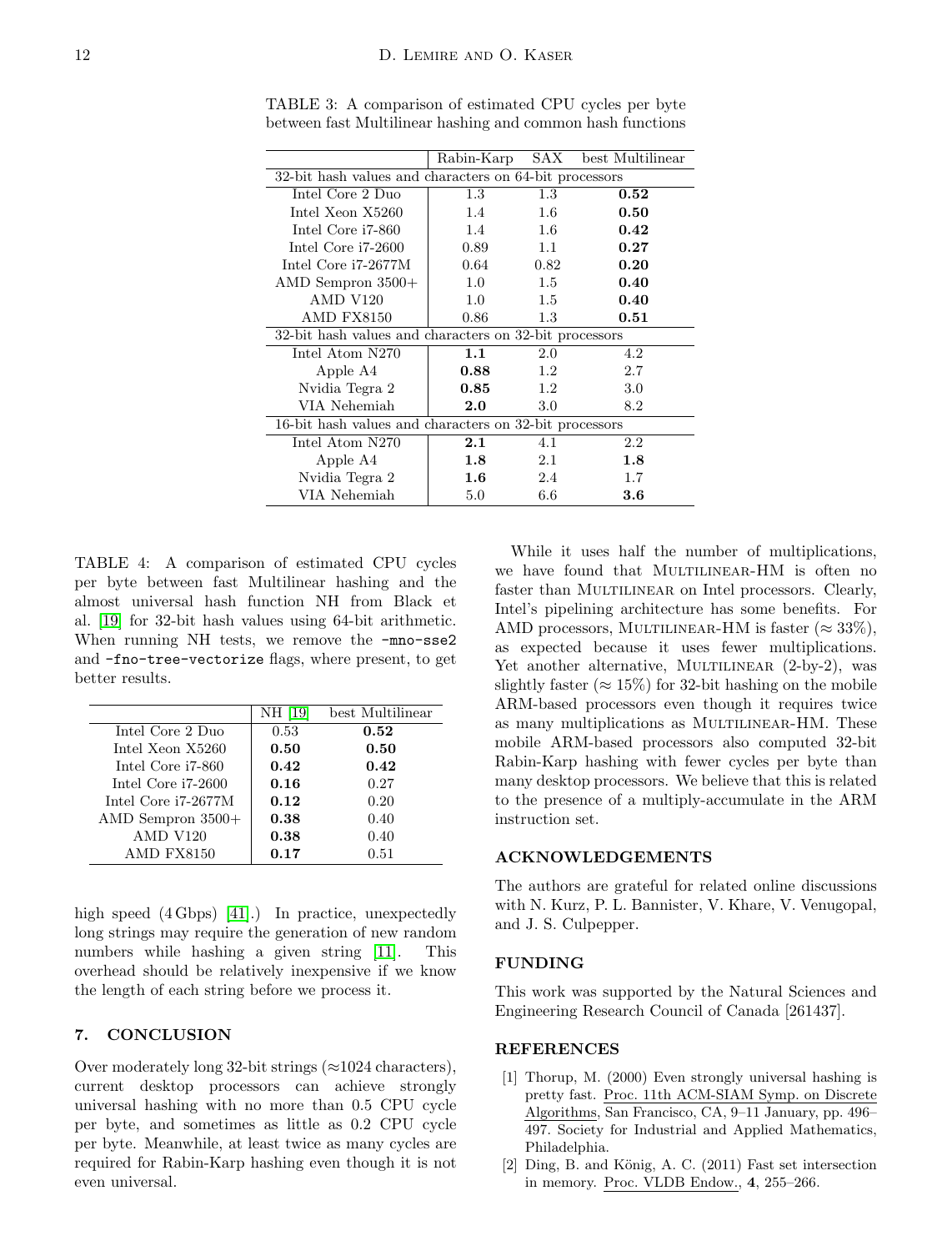- <span id="page-12-0"></span>[3] Cormode, G. and Hadiieleftheriou, M. (2010) Methods for finding frequent items in data streams. VLDB J., 19, 3–20.
- <span id="page-12-1"></span>[4] Gibbons, P. B. and Tirthapura, S. (2001) Estimating simple functions on the union of data streams. Proc. 13th ACM Symp. on Parallel Algorithms and Architectures, Heraklion, Crete Island, Greece, 4–6 July, pp. 281–291. ACM, New York.
- <span id="page-12-2"></span>[5] Bar-Yossef, Z., Jayram, T. S., Kumar, R., Sivakumar, D., and Trevisan, L. (2002) Counting distinct elements in a data stream. Proc. 6th Int. Workshop on Randomization and Approximation Techniques, Cambridge, MA, 13–15 September LNCS 2483, pp. 1– 10. Springer-Verlag, Berlin.
- <span id="page-12-3"></span>[6] Pagh, R. and Rodler, F. (2004) Cuckoo hashing. J. Algorithms, 51, 122–144.
- <span id="page-12-4"></span>[7] Dietzfelbinger, M. and Schellbach, U. (2009) On risks of using cuckoo hashing with simple universal hash classes. Proc. 13th ACM-SIAM Symp. on Discrete Algorithms, New York, NY, 4–6 January, pp. 795–804. Society for Industrial and Applied Mathematics, Philadelphia.
- <span id="page-12-5"></span>[8] Aumüller, M., Dietzfelbinger, M., and Woelfel, P. (2012) Explicit and efficient hash families suffice for cuckoo hashing with a stash. Proceedings of the 20th Annual European Conference on Algorithms, Ljubljana, Slovenia, 10–12 September LNCS 7501, pp. 108–120. Springer, Berlin.
- <span id="page-12-6"></span>[9] Carter, L. and Wegman, M. N. (1979) Universal classes of hash functions. J. Comput. Syst. Sci., 18, 143–154.
- <span id="page-12-7"></span>[10] Wegman, M. and Carter, L. (1981) New hash functions and their use in authentication and set equality. J. Comput. Syst. Sci., 22, 265–279.
- <span id="page-12-8"></span>[11] Crosby, S. A. and Wallach, D. S. (2003) Denial of service via algorithmic complexity attacks. Proc. 12th Conference on USENIX Security Symposium, Washington, DC, 4–8 August, pp. 3–3. USENIX, Berkeley.
- <span id="page-12-9"></span>[12] Klink, A. and WäldeAsanovic, J. (2011) Denial of service through hash table multi-collisions. Technical Report oCERT-2011-003. Open Source Computer Security Incident Response Team, Pittsburgh, PA.
- <span id="page-12-10"></span>[13] Zobrist, A. L. (1970) A new hashing method with application for game playing. Technical Report 88. Computer Sciences Department, University of Wisconsin-Madison, Madison, WI. [http://www.cs.](http://www.cs.wisc.edu/techreports/viewreport.php?report=88) [wisc.edu/techreports/viewreport.php?report=88](http://www.cs.wisc.edu/techreports/viewreport.php?report=88), last checked on 2013-05-13.
- <span id="page-12-11"></span>[14] Zobrist, A. (1990) A new hashing method with application for game playing. ICCA J., 13, 69–73.
- <span id="page-12-12"></span>[15] Dietzfelbinger, M. (1996) Universal hashing and k-wise independent random variables via integer arithmetic without primes. Proc. 13th Symp. on Theoretical Aspects of Computer Science, Grenoble, France, 22– 24 February LNCS 1046, pp. 569–580. Springer-Verlag, Berlin.
- <span id="page-12-13"></span>[16] Etzel, M., Patel, S., and Ramzan, Z. (1999) SQUARE HASH: Fast message authenication via optimized universal hash functions. Proc. 19th Int. Cryptology Conf. on Advances in Cryptology, Santa Barbara, CA, 15–19 August LNCS 1666, pp. 234–251. Springer-Verlag, Berlin.
- <span id="page-12-14"></span>[17] Stinson, D. R. (1994) Universal hashing and authentication codes. Des. Codes Cryptogr., 4, 369–380.
- <span id="page-12-15"></span>[18] Motzkin, T. S. (1955) Evaluation of polynomials and evaluation of rational functions. Bull. Amer. Math. Soc., 61, 163.
- <span id="page-12-16"></span>[19] Black, J., Halevi, S., Krawczyk, H., Krovetz, T., and Rogaway, P. (1999) UMAC: Fast and secure message authentication. Proc. 19th Int. Cryptology Conf. on Advances in Cryptology, Santa Barbara, CA, 15– 19 August LNCS 1666, pp. 216–233. Springer-Verlag, Berlin.
- <span id="page-12-17"></span>[20] Winograd, S. (1970) On the number of multiplications necessary to compute certain functions. Comm. Pure Appl. Math, 23, 165–179.
- <span id="page-12-18"></span>[21] Brent, R. P., Gaudry, P., Thomé, E., and Zimmermann, P. (2008) Faster multiplication in  $GF(2)[x]$ . Proc. 8th Int. Conf. on Algorithmic Number Theory, Banff, Canada, 17–22 May LNCS 5011, pp. 153–166. Springer-Verlag, Berlin.
- <span id="page-12-19"></span>[22] Lemire, D. and Kaser, O. (2010) Recursive n-gram hashing is pairwise independent, at best. Comput. Speech Lang., 24, 698–710.
- <span id="page-12-20"></span>[23] Greenan, K. M., Miller, E. L., and Schwarz, T. (2007) Analysis and construction of Galois fields for efficient storage reliability. Technical Report UCSC-SSRC-07- 09. University of California, Santa Cruz, Santa Cruz, CA.
- <span id="page-12-21"></span>[24] Krovetz, T. and Rogaway, P. (2001) Fast universal hashing with small keys and no preprocessing: The PolyR construction. Proc. 3rd Int. Conf. Information Security and Cryptology, Seoul, Korea, 8-9 December 2000 LNCS 2015, pp. 73–89. Springer-Verlag, Berlin.
- <span id="page-12-22"></span>[25] Cormen, T. H., Leiserson, C. E., Rivest, R. L., and Stein, C. (2009) Introduction to Algorithms, Third Edition, 3rd edition. The MIT Press, Cambridge, MA.
- <span id="page-12-23"></span>[26] Pǎtraşcu, M. and Thorup, M.  $(2011)$  The power of simple tabulation hashing. Proc. 43rd ACM Symp. on Theory of Computing, San Jose, CA, 6-8 June, pp. 1– 10. ACM, New York.
- <span id="page-12-24"></span>[27] Thorup, M. (2009) String hashing for linear probing. Proc. 20th ACM-SIAM Symp. on Discrete Algorithms, New York, NY, 4–6 January SODA '09, pp. 655– 664. Society for Industrial and Applied Mathematics, Philadelphia.
- <span id="page-12-25"></span>[28] Gueron, S. and Kounavis, M. (2010) Efficient implementation of the Galois Counter Mode using a carry-less multiplier and a fast reduction algorithm. Inform. Process. Lett., 110, 549 – 553.
- <span id="page-12-26"></span>[29] Barrett, P. (1987) Implementing the Rivest Shamir and Adleman public key encryption algorithm on a standard digital signal processor. Proc. Advances in Cryptology, Santa Barbara, CA, 18–22 August 1986 LNCS 263, pp. 311–323. Springer-Verlag, Berlin.
- <span id="page-12-27"></span>[30] Knežević, M., Sakiyama, K., Fan, J., and Verbauwhede, I. (2008) Modular reduction in  $GF(2^n)$  without precomputational phase. Proc. 2nd Int. Workshop on Arithmetic of Finite Fields, Siena, Italy, 6–9 July LNCS 5130, pp. 77–87. Springer, Berlin.
- <span id="page-12-28"></span>[31] Arndt, J. (2003). Minimal weight primitive polynomials over GF(2). [http://www.jjj.de/](http://www.jjj.de/mathdata/minweight-primpoly.txt) [mathdata/minweight-primpoly.txt](http://www.jjj.de/mathdata/minweight-primpoly.txt), last checked on 2013-05-13.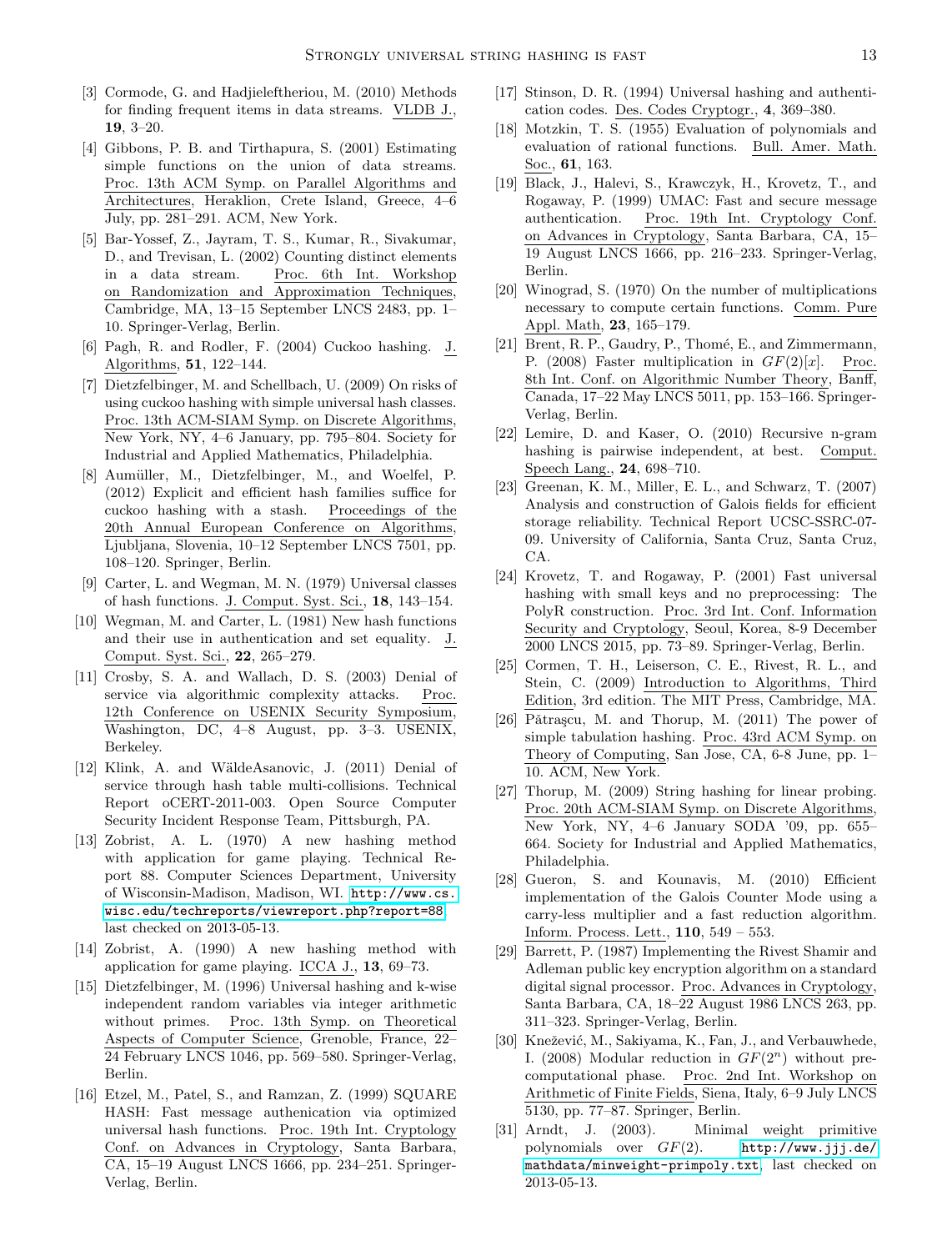- <span id="page-13-0"></span>[32] Cohen, S. (2004) Primitive polynomials over small fields. Proc. 7th Int. Conf. Finite Fields and Applications, Toulouse, France, 5–9 May 2003 LNCS 2948, pp. 65–75. Springer, Berlin.
- <span id="page-13-2"></span>[33] 248966-026 (2011) Intel 64 and IA-32 Architectures Optimization Reference Manual. Intel Corporation. Santa Clara, CA.
- <span id="page-13-3"></span>[34] Kaser, O. and Lemire, D. (2012). A variable-length string hashing library in C. [http://code.google.](http://code.google.com/p/variablelengthstringhashing/) [com/p/variablelengthstringhashing/](http://code.google.com/p/variablelengthstringhashing/), last checked on 2013-05-13.
- <span id="page-13-4"></span>[35] 324264-001 (2010) How to Benchmark Code Execution Times on Intel IA-32 and IA-64 Instruction Set Architectures. Intel Corporation. Santa Clara, CA.
- <span id="page-13-6"></span>[36] Gaudry, P. and Thomé, E. (2007) The  $mp\mathbb{F}_b$ library and implementing curve-based key exchanges. Proc. of SPEED: Software Performance Enhancement for Encryption and Decryption, Amsterdam, The Netherlands, 11–12 June, pp. 49–64. ECRYPT, Heverlee.
- <span id="page-13-7"></span>[37] Plank, J. S. (2007) Fast Galois field arithmetic library in C/C++. Technical Report UT-CS-07-593. University of Tennessee, Knoxville, TN. [http://web.eecs.](http://web.eecs.utk.edu/~plank/plank/papers/CS-07-593.html) [utk.edu/~plank/plank/papers/CS-07-593.html](http://web.eecs.utk.edu/~plank/plank/papers/CS-07-593.html), last checked on 2013-05-13.
- <span id="page-13-8"></span>[38] Free Software Foundation (2011). The GNU MP Bignum library. <http://gmplib.org>, last checked on 2013-05-13.
- <span id="page-13-9"></span>[39] Karp, R. M. and Rabin, M. O. (1987) Efficient randomized pattern-matching algorithms. IBM J. of Res. Dev., 31, 249–260.
- <span id="page-13-10"></span>[40] Ramakrishna, M. V. and Zobel, J. (1997) Performance in practice of string hashing functions. Proc. Int. Conf. on Database Systems for Advanced Applications, Melbourne, Australia, 1–4 April, pp. 215–224. World Scientific Press, Singapore.
- <span id="page-13-11"></span>[41] Srinivasan, S., Mathew, S., Erraguntla, V., and Krishnamurthy, R. (2009) A 4 Gbps 0.57 pJ/bit process-voltage-temperature variation tolerant alldigital true random number generator in 45 nm CMOS. Proc. 22nd Int. Conf. on VLSI Design, New Delhi, India, 5–9 January, pp. 301–306. IEEE Computer Society, Washington.

#### <span id="page-13-5"></span>APPENDIX A. IMPLEMENTATIONS IN C

We implemented the following hash functions:

- MULTILINEAR:  $h(s) = m_1 + \sum_{i=1}^n m_{i+1} s_i$
- $MULTILINEAR (2-by-2):$  $h(s) = m_1 + \sum_{i=1}^{n/2} m_{2i} s_{2i-1} + s_{2i} m_{2i+1}$

• MULTILINEAR-HM:  
\n
$$
h(s) = m_1 + \sum_{i=1}^{n/2} (m_{2i} + s_{2i-1})(s_{2i} + m_{2i+1})
$$

For simplicity we assume that the number of characters  $(n)$  is even. Following a common convention, we write the unsigned 32-bit and 64-bit integer data types as uint32 and uint64. The variable p is a pointer to the initial value of the string whereas endp is a pointer to the location right after the last 32-bit character of the string. The variable m is a pointer to the 64-bit random numbers. (When using 63 bit random numbers as allowed by Theorem [3.1,](#page-3-1) the right shifts should be by 31 instead. In practice, we use 64-bit numbers.) On some compilers and processors, it was useful to disable SSE2: under GNU GCC we can achieve this result with function attributes (e.g. by preceding the function declaration by  $_2$ attribute<sub>--</sub>  $((_2$ target<sub>--</sub>  $("no-sse2"))).$ 

**MULTILINEAR** 

```
uint32 hash (uint64 * m, uint32 * p,
    uint 32 * endp {
  uint64 sum = *(m++);for (:p := endp; ++m, ++p)sum+= *m * *p;
 return sum >> 32;
}
```
MULTILINEAR  $(2-by-2)$ 

```
uint32 hash (uint64 * m, uint32 * p,
       uint 32 * endp {
    uint64 sum = *(m++);for (; p := endp; m == 2, p == 2)
      sum \ +\ =\ +\ ( *m \ * \ *p) \ +\ (+\ (m+1) \ * \ * (p+1)) \; ;return sum \gg 32;
}
```
Multilinear-HM

```
uint32 hash (uint64 * m, uint32 * p,
    uint 32 * endp {
  uint64 \, sum = *(m++);
  for (; p := endp; m == 2, p == 2) {
    sum \ +\ = \ (\ast m + \ast p) \ * \ (\ast (m+1) + \ast (p+1)) \; ;}
  return sum >> 32;
}
```
# <span id="page-13-1"></span>APPENDIX B. CODE WITH CLMUL

We implemented Multilinear in  $GF(2^{32})$  in C using the Carry-less Multiplication (CLMUL) instruction set [\[28\]](#page-12-25) supported by recent Intel and AMD processors. We also implemented the counterpart to MULTILINEAR-HM which executes half the number of multiplications.

We use the same conventions as in [Appendix A](#page-13-5) regarding the variables p and m except that the latter is a pointer to 32-bit random numbers. We wrote our C programs using SSE intrinsics: they are functions supported by several major compilers (including GNU GCC, Intel and Microsoft) that generate SIMD instructions.

The Barrett reduction algorithm is adapted from Knežević et al.  $[30]$ . The variable C contains the chosen